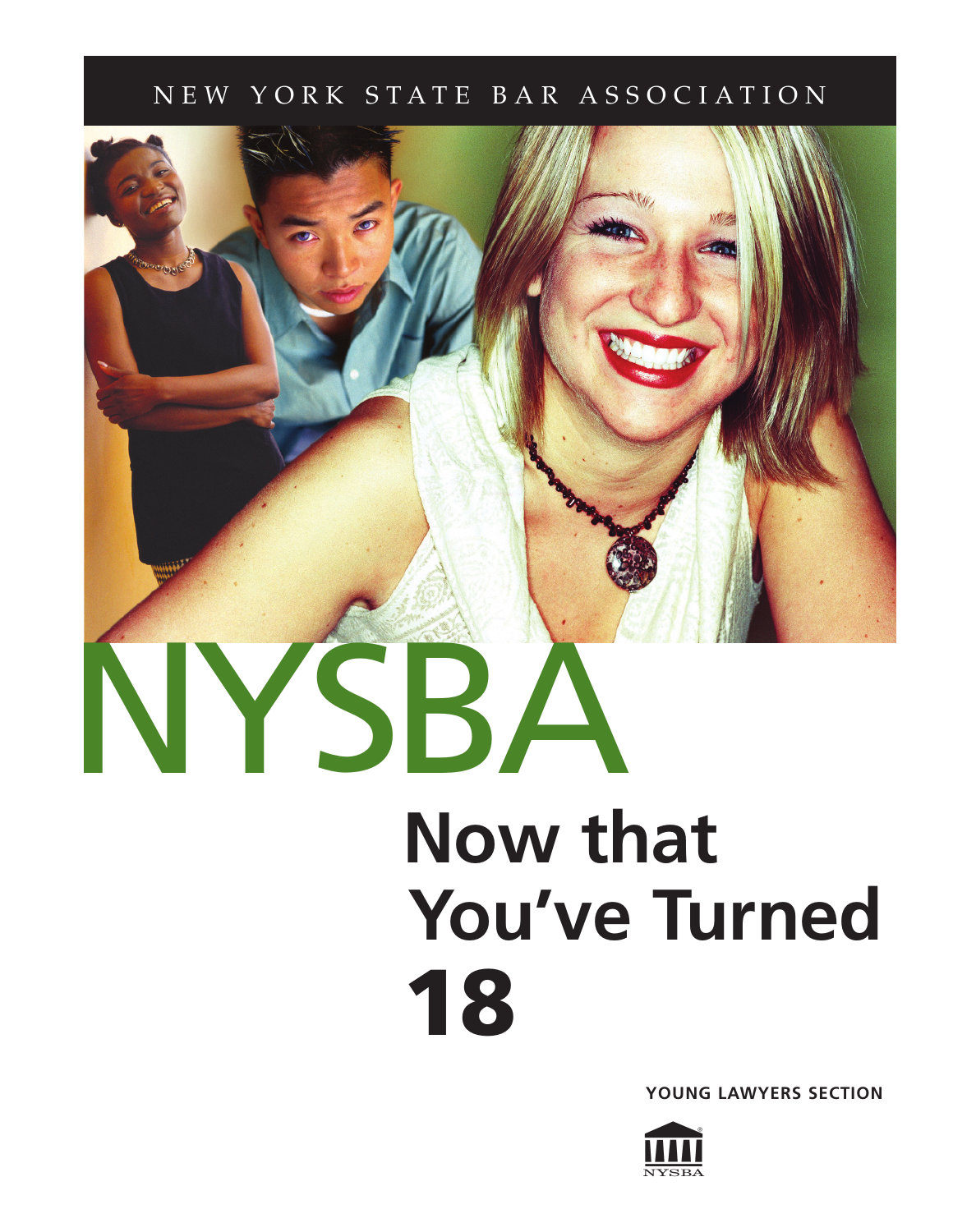# Now that you've turned 18 **Young Lawyers Section**

# **Table of Contents**

| 5 |
|---|
|   |
|   |
|   |
|   |
|   |
|   |
|   |
|   |
|   |
|   |
|   |
|   |
|   |
|   |
|   |
|   |
|   |
|   |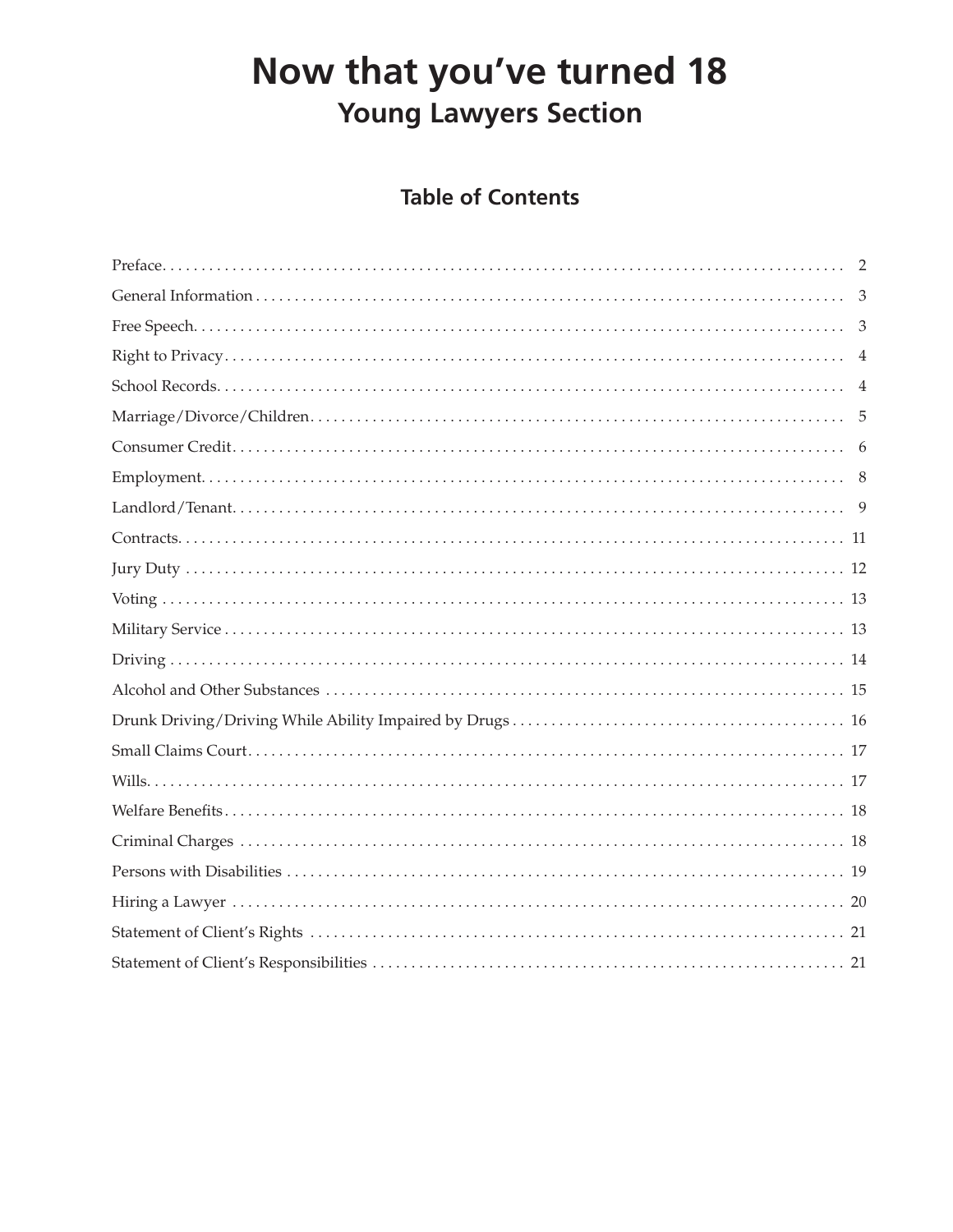# **PREFACE**

This booklet is published by the New York State Bar Association Young Lawyers Section Committee on Community Service and Pro Bono. The Committee's primary objective is to increase the public's understanding of the law and this publication is being provided to give young adults an overview of their basic legal rights and responsibilities. **It is not intended to provide legal counsel or to advise. It is for informational purposes only. No one should attempt to interpret or apply any law without the aid of an attorney.** 

The inspiration for this booklet came in part from the publication, "18, a handbook on your legal rights and responsibilities" originally produced by the Virginia State Bar. We acknowledge, with gratitude, the cooperation of Thomas A. Edmonds, Esq., Executive Director of the Virginia State Bar.

The following people contributed to the editing and revising of this Second Edition:

Jay Worona, Esq. General Counsel New York State School Boards Association

Phillip R. Hurwitz, Esq. Law Youth and Citizenship Committee

Susan Vairo, Esq. Law Youth and Citizenship Committee

> Eileen Gerrish Law, Youth & Citizenship Program Director

Michael L. Fox, Esq. Young Lawyers Section Chair, Committee on Community Service and Pro Bono

We acknowledge and thank the following original Committee members who produced the first edition of this booklet, from conducting the research, to writing the copy and preparing the material:

> **Editor** Tara Brower Wells, Esq.

**Writers** Darrin B. Derosia, Esq. Kristin A. Hawes, Esq. Tucker C. Stanclift, Esq.

Now that you're 18 or about to turn 18, your legal rights and responsibilities change as you progress to adulthood in the eyes of the law and society. It is an exciting time in your life, and we wish you much success in the years to follow.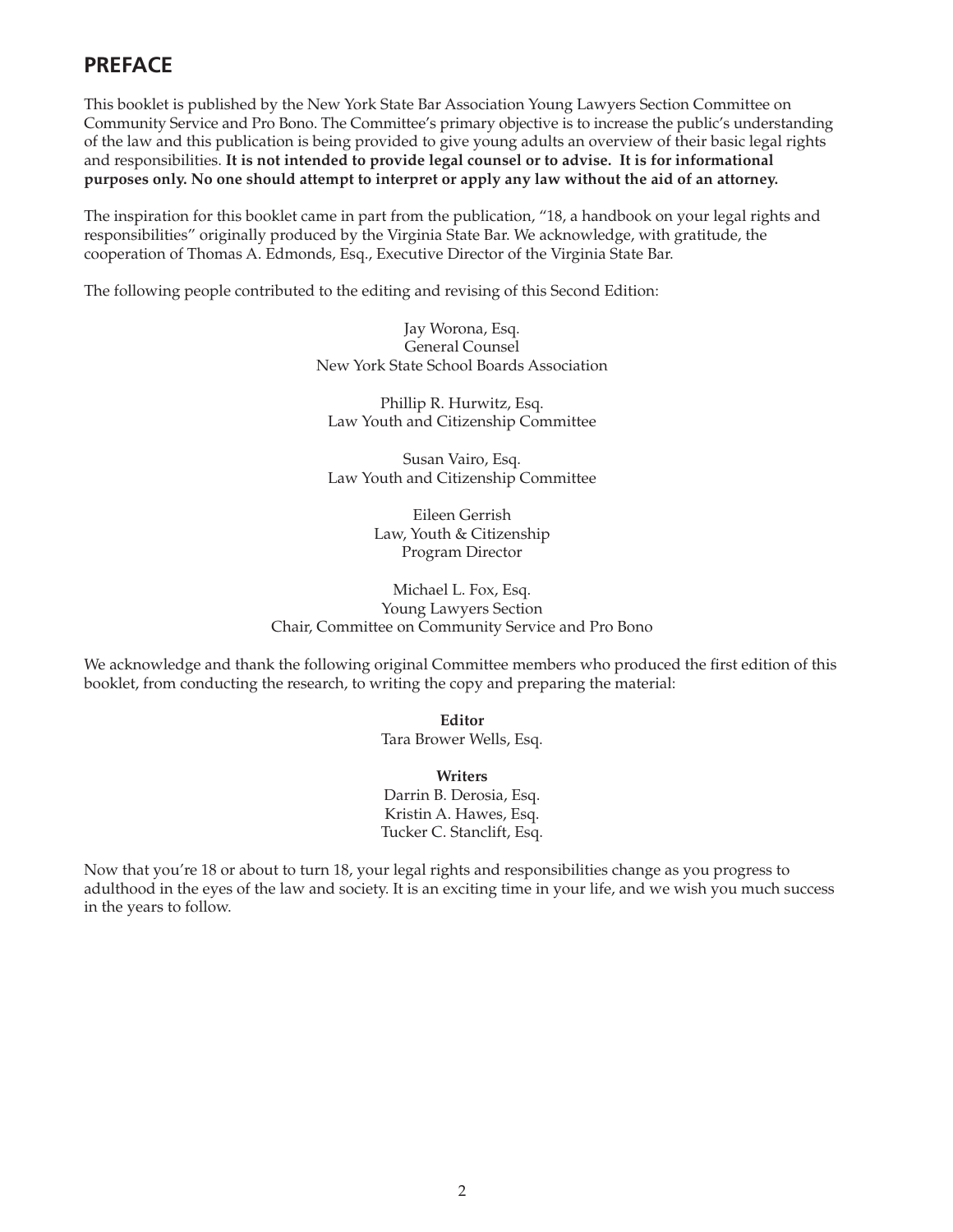# **GENERAL INFORMATION**

### **What are some of the rights I have at 18 that I didn't have before?**

- You have the right to vote in national, state and local lections.
- You have the right to run for local and certain state political offices.
- You have the right to enter into a contract.
- You have the right to make a will.
- You have the right to obtain medical treatment without the consent of your parents.
- You have the right to apply for credit in your own name.
- You have the right to work in all types of jobs.
- You have the right to live independently from your parents and be free of their control.
- You have the right to marry without your parents' permission.

### **What are some of the new responsibilities that I'll have when I turn 18?**

- Your parents are no longer required to support you.
- You are responsible for all your actions. If you violate the law, you will be tried and sentenced as an adult, not a juvenile.
- You may sue and be sued by others for contracts that you make.
- You may be called for jury duty.
- If you are male, you must register with the Selective Service System to be eligible in the event of a military draft. Failure to register can result in imprisonment, fines, and ineligibility for federal student loans and many government jobs.

# **FREE SPEECH**

### **Do public school students have an absolute right to express their opinions in school?**

It is not an absolute right, but political and religious speech is generally protected. For example, the U.S. Supreme court in Tinker v. Des Moines School District (393 U.S. 503 (1969)) ruled that a school could not suspend students for wearing black arm bands to protest the Viet Nam war.

### **Are there limitations on a student's right to express himself or herself in school?**

Yes. Although a student's right to free speech and symbolic expression "does not end at the school house gate," U.S. Supreme Court rulings have provided that:

- "Offensive" and "indecent" speech (yet not obscene) is not protected. (The Supreme Court ruled that principals could discipline a student for using "lewd" language during a student-election campaign speech.)
- School officials may impose "reasonable" restrictions on the speech of a student if it is inconsistent with "the school's basic educational mission." (In this case, a high school principal deleted two pages from a school newspaper dealing with teen pregnancy and divorce.) Generally, these decisions give broad discretion to school administrators to determine whether or not speech is protected.

### **Can a school regulate what students wear?**

Schools can adopt a dress code if it serves a specific educational purpose such as teaching students socially appropriate behavior or to promote safety. However, a dress code may not be based solely on taste or fashion, and students cannot be restricted from wearing clothes that make a political or religious statement unless it is deemed disruptive or offensive.

### **Do these rulings apply to private schools?**

No. The First Amendment limits government restrictions on your freedoms; however, private schools are not limited by the First Amendment in the restrictions they may impose. The rights of private school students are generally governed by the contractual arrangement between the school and parents or by a student handbook.

# **Are students in public college entitled to First Amendment protection?**

Yes. Since most college students are not minors, the courts have almost always extended full First Amendment protections. In public college, students generally would enjoy constitutional free speech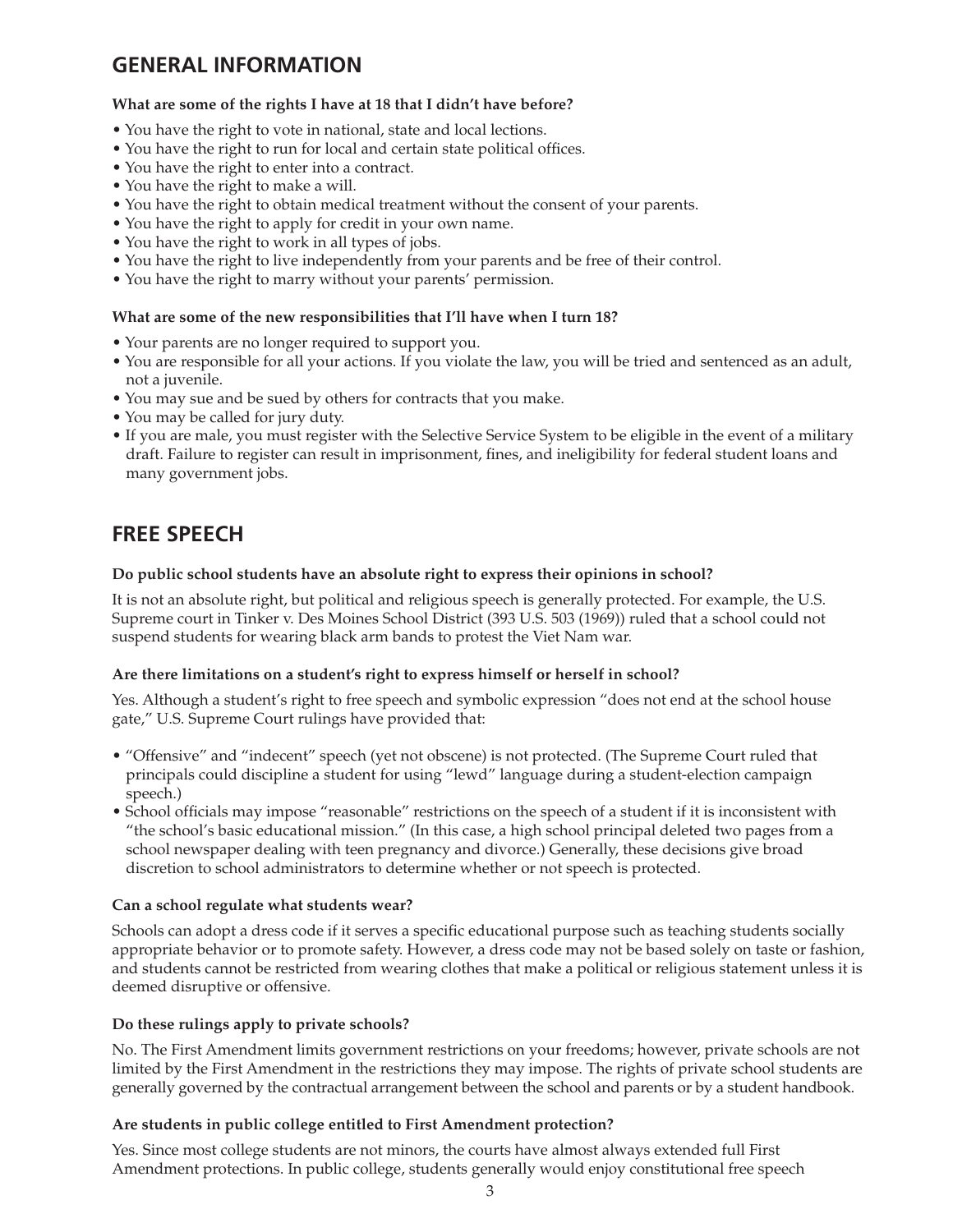protections and such rights may even be greater than those enjoyed by public elementary and secondary school students. Given the fact that college students are older and less impressionable, public colleges may have less of a right to limit their modes of expression. For example, college students are less likely to perceive that student expressions are necessarily promoted or endorsed by their institutions of higher learning.

# **RIGHT TO PRIVACY**

### **Do students in schools enjoy the same rights under the Fourth Amendment (Search and Seizure) as do adults?**

Although lockers and desks are private in relation to other students, since such items are school property, it is assumed that students have a diminished expectation of privacy in relation to school authorities. Students and their personal property may be searched without a warrant and without probable cause (the standard required of police when searching a suspect) just as long as school officials have reasonable suspicion before making the search. For example, the U.S. Supreme Court has ruled that a principal who found illegal drugs in a student's purse while looking for cigarettes was not violating the student's privacy, even though the search was not for illegal drugs. Generally, the more intrusive the search, the higher the standard of what constitutes "reasonable suspicion."

# Can school officials conduct a "strip search" to look for illegal items?

Yes. Most recently, a federal appellate court with jurisdiction over New York State has held that, in order to conduct a strip search of a student, administrators and teachers need not necessarily have probable cause relative to the nature of the violation and surrounding factual circumstances must be considered. The court ruled that the standard of "reasonable suspicion" on the part of school officials is sufficient to justify a strip search.

# **Can school officials bring in drug sniffing dogs?**

This is an open question in New York. Federal courts in other regions have determined that use of dogs to sniff lockers and other property is legal. However, the use of dogs to sniff the body of a student is typically viewed as a Fourth Amendment search, and thus requires the party conducting the search to demonstrate a reasonable suspicion of illegal activity by the individual student who is being searched.

# **Can I be subject to random drug tests at school?**

The U.S. Supreme Court has found suspicionless, random drug testing of students participating in school athletics programs legal, provided that students and parents sign a consent form. The New York Commissioner of Education has found that testing conducted without parental consent is in excess of a school district's legal authority. The U.S. Supreme Court recently extended the scope of drug testing to include students who participate in any after school activities or teams. This ruling means that most students may be subjected to random drug tests, but not necessarily in NY State.

# **SCHOOL RECORDS**

# Do I have the right to have my school records kept confidential from outsiders?

Yes. The Federal Family Educational Rights and Privacy Act (FERPA), also called the Buckley Amendment, requires written parental or student consent in order for outside parties to have access to school records.

# **Can I see my school records?**

Parents of students under the age of 18 and all students 18 or older, or those attending college, have the right to inspect most student records.

# What can I do if I believe there is incorrect information in my file?

You, or your parents, can request that false, misleading or inappropriate information be changed. If the request is denied, you can ask for a hearing. Even if you lose at the hearing, you have a right to put your own explanation or information in the file.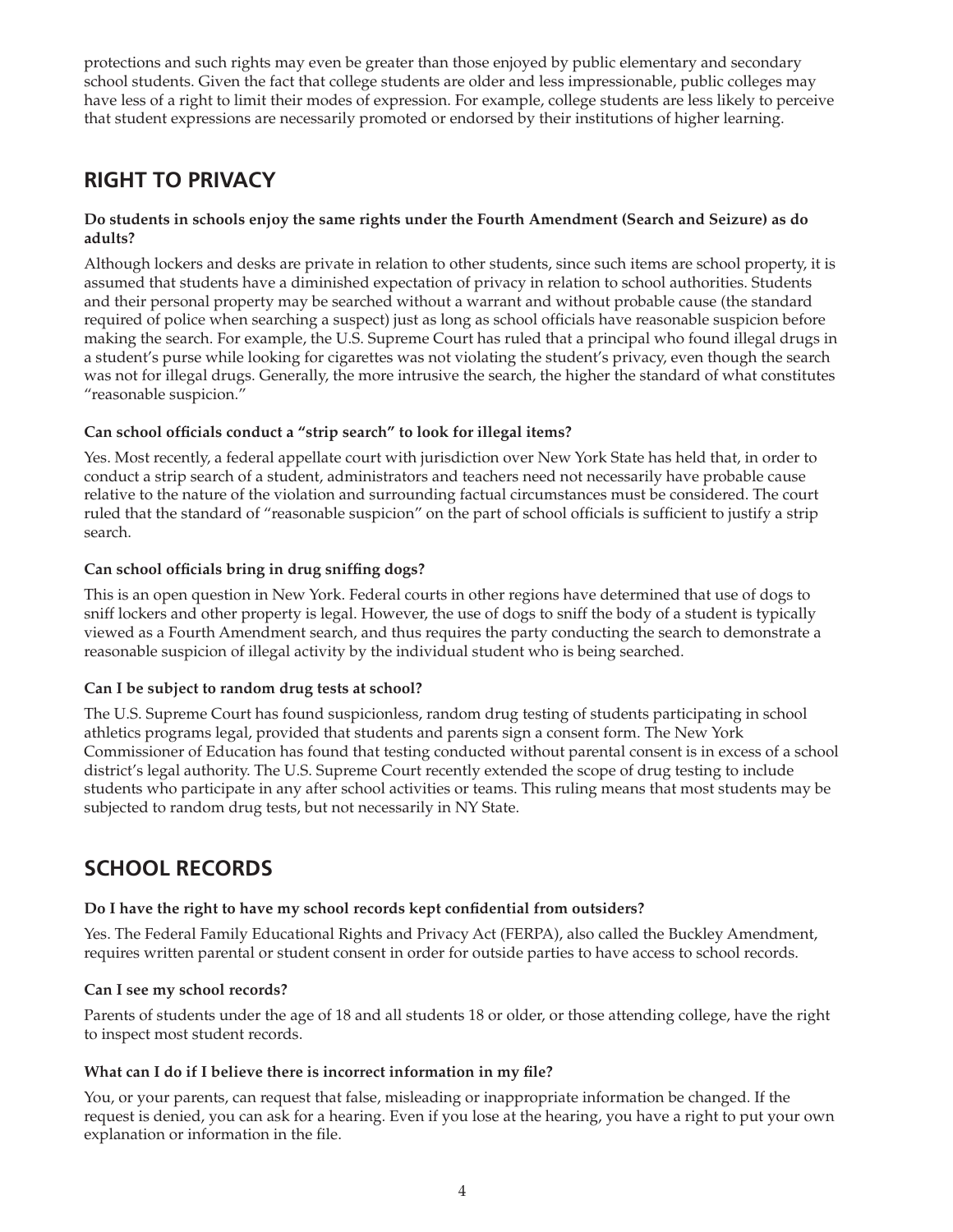# **MARRIAGE/ DIVORCE/ CHILDREN**

# **When can I get married in NY?**

You may get married without a parent's consent at the age of 18. The minimum age to get married is 16 with the consent of your parents or guardian.

### **What are my duties and responsibilities once I get married?**

Marriage is a contract and a married couple has duties and responsibilities to one another until one of them dies or the marriage is legally terminated. Each spouse has the duty to provide physical and mental support to the other spouse for necessities throughout the marriage and this obligation may even continue after a divorce or separation.

### **How do I get a marriage license?**

You and your fiancé must go to the clerk of the city, town, village or county in which you reside and fill out an application. You must bring with you picture identification and any divorce or annulment papers if one of you was married before. Once you receive your marriage license you must have a commencement of your vows within 60 days of the issuance of the marriage license. However, you must wait 24 hours between the time your marriage license is issued and the commencement of your vows.

A blood test is not required in New York.

### **Do I have to get married in a church for the marriage to be legal?**

No. You may get married in a church or you may choose to have a civil ceremony, which is performed by a judge or a justice, or others pursuant to the NY Domestic Relations Law.

### **What happens if I want to get a divorce?**

A divorce is a legal termination of the marriage and dissolves the legal contract between the married couple. In New York, the couple must have "grounds" or legal reasons that allow the court to grant a divorce. To obtain a divorce in New York, one of the following grounds must be shown:

- Cruel and inhuman treatment;
- Abandonment;
- Imprisonment;
- Adultery;
- Living separate and apart pursuant to a separation judgment or decree; or
- Living separate and apart pursuant to a separation agreement.

Additionally, there are certain legal procedures you must follow to get a divorce. A petition is filed with the court and a notice is served on the other party. If both parties agree to the divorce, the parties can file for the divorce on their own. You may be able to obtain an uncontested divorce packet at the court clerk's office in your county. However, if the parties cannot agree on terms such as division of property, debts, financial support and custody of the children, it is best if you retain a lawyer to assist you in this process.

### **How does the court determine who gets custody of the children?**

A judge considers a number of factors in deciding a custody case, but the overriding concern is the best interest of the child. The judge can order who gets custody based on his or her determination or he or she can issue an order based on an agreement between the parents. Courts prefer to order joint or shared custody, but may award custody to one parent if the circumstances warrant. The other parent may be given visitation rights if this happens.

### **Will the court determine who has to pay child support and how much?**

Yes. Both parents are responsible for the support of their children. New York has enacted the Child Support Standards Act. This act calculates the amount of child support based on both parent's income and the number of children who are entitled to child support.

The State has established procedures for ensuring that the court ordered amount of child support be paid. The parent who is responsible for paying the child support may pay the child support directly to the other parent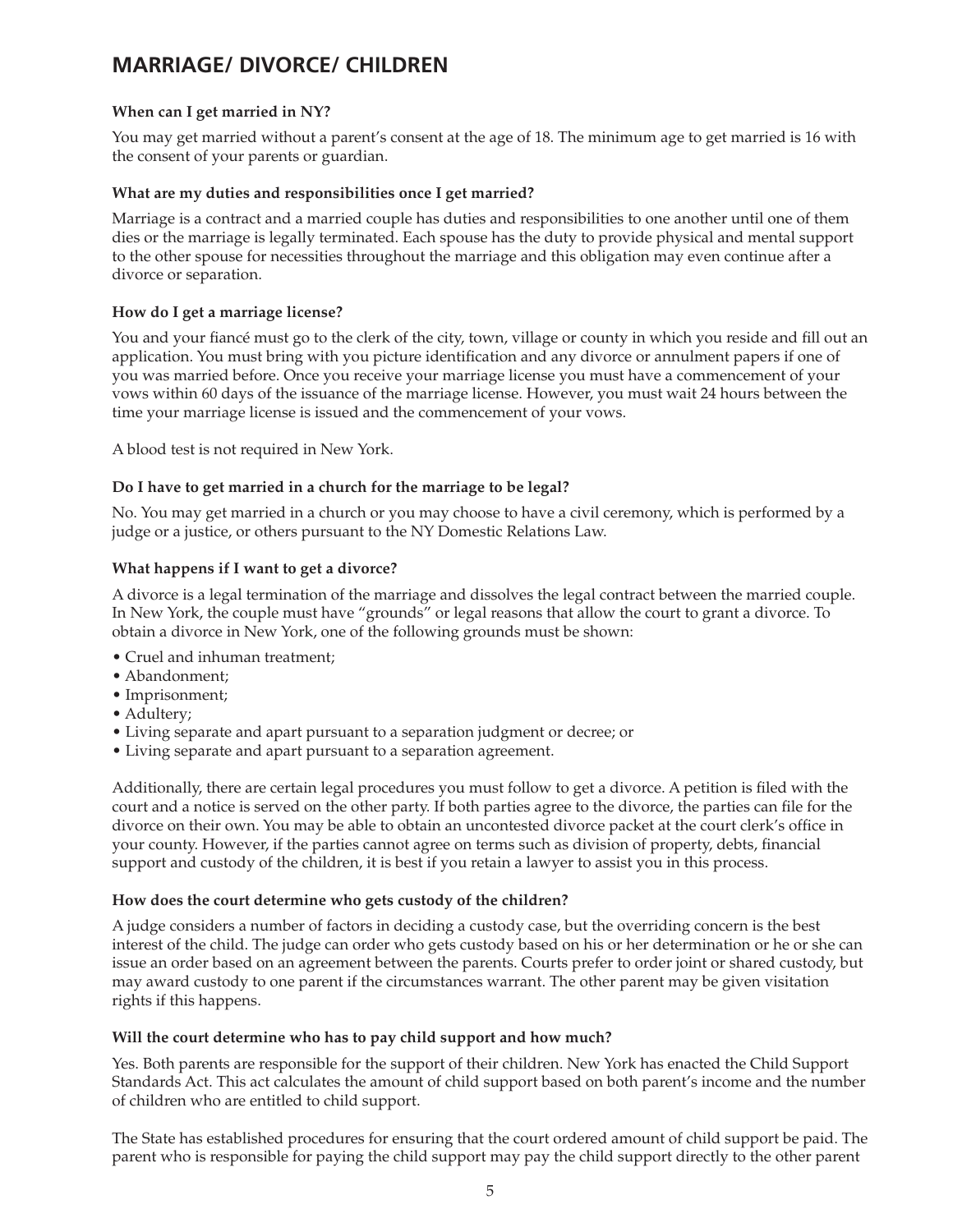on a set schedule or the Support Collections Unit may be utilized. The Support Collections Unit is a state agency that assists in obtaining child support that has been ordered by the court. The Support Collections Unit requires that the parent ordered to pay child support make the payment to the Support Collections Unit and they will forward the payment to the other parent, or, the Support Collections Unit may deduct the payment directly from the paying parent's paycheck.

# **What happens if child support is not being paid?**

If you have a child and the other parent is refusing to make court-ordered child support payments, contact a lawyer or the local Support Collections Unit. They can help you enforce the child support order, even if the parent has left the state. If the other parent is disobeying a court-ordered child support payment, that parent's driver's license may be suspended, their income tax refund may be withheld, or they may be incarcerated for a period of time.

# **Who is responsible for supporting a child who is born to parents who are not married?**

Both parents are responsible for the support, care and education of the child regardless of whether you are married to the child's other parent or not. If you, or the child's other parent, do not take financial responsibility for your child, the court may order you to pay child support in a fixed amount. This responsibility usually continues until your child graduates from high school.

If a man denies that he is the child's father, the court could order blood tests to prove paternity.

# **CONSUMER CREDIT**

# **What is credit?**

Credit is a means of buying goods and services now and paying for them later. Credit also enables you to borrow money with the promise to repay it in the future.

### **Who can get credit?**

Federal law provides that everyone has an equal right to credit. Credit cannot be denied because of your race, sex, color, religion, national origin, marital status, age (unless you are under 18), or because you receive public assistance.

# **What information does a company need in determining whether to give me credit?**

Whenever you apply for credit, the creditor (lender providing the credit) wants to be sure the money will be paid back. To determine if you are a "good risk," the creditor will want to know:

- Do you have a steady income?
- Have you demonstrated stability in your job and where you live?
- Do you make enough money to pay for the goods or services?
- Do you have a good record in paying off previous debts?

# **What is a credit bureau?**

A credit bureau is a private company that compiles your credit history. It keeps track of whether you pay your bills on time and gives you a credit rating. These credit reports contain both financial and personal information and inform the lender whether you are a good or poor credit risk.

# **What rights do I have if credit is denied?**

You have the right to inquire as to the reasons for such denial. Sometimes, if you are applying for credit for the first time and have no record at all, the creditor may deny you credit. If you are denied credit based on information received from a credit bureau, the lender must inform you of the name and address of the credit bureau that supplied the report. You then have the right to request a copy of your credit report. If your credit file contains false, misleading, or out-of-date information, you can require the credit bureau to investigate the problem and make the necessary changes. If the bureau refuses to cooperate, you may file a brief statement stating your side of the story and this information must be placed in your file. You may also request the names of companies who have requested and/or received a copy of your credit report.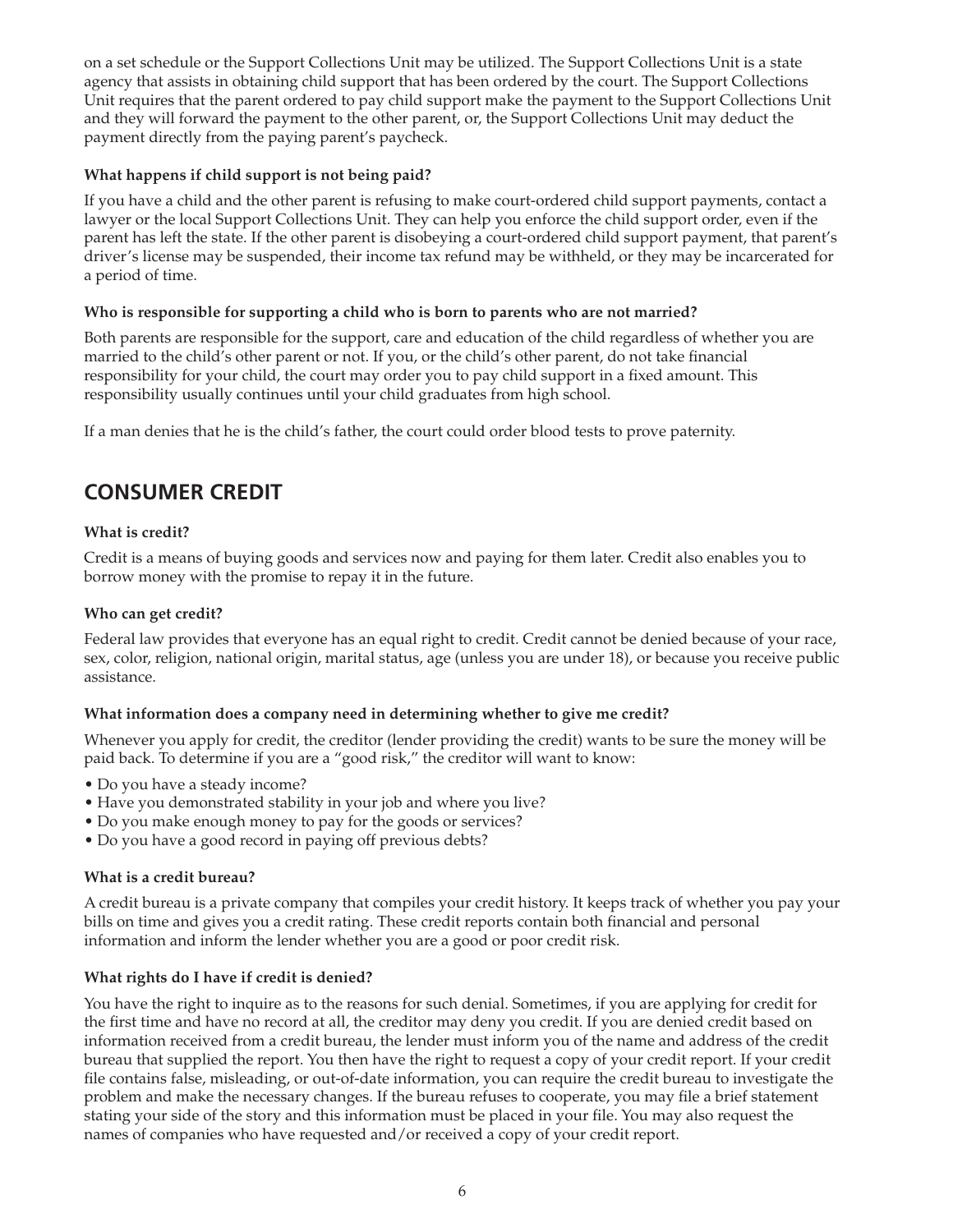### **How can I establish a good credit history?**

- Make sure you have a steady income.
- Open a checking and savings account.
- Apply for credit at a department store.
- Make small purchases and repay the debt as soon as possible.

If you continue this practice, you will create a good credit rating that will make it easier for you to apply for credit cards and other types of credit in the future (car, house, etc.).

### **How do credit cards work?**

Credit cards enable you to buy goods or services on credit. There are two basic kinds of credit cards. First, many national and local department stores issue credit cards for purchases of their goods. Second, many banks issue credit cards that allow you to buy goods on credit from any store that honors the card. Some companies provide these cards free; some charge an annual fee. The law requires that the seller completely disclose to you how much the card will cost you. The finance charges and other credit costs must be included in the annual percentage rate (APR) of interest that the lender makes known to you. Knowledge of this uniform rate allows you to "shop around" for credit, comparing the rates of various lenders. It may be to your advantage to apply for credit cards from an out-of-state bank if their rates are lower. In addition, the New York State Banking Department maintains a toll-free number where you can obtain information regarding various credit card rates and fees.

### **Will I be sent a copy of my charges?**

You will receive a monthly statement that lists the purchases you made. Most credit card companies allow you to spread your payments out over time, making minimum monthly payments. If you pay the entire bill on or before the due date, there is usually no extra charge. If you do not pay off the entire bill, you must pay a finance or interest charge, which can be as high as 21%.

### **What if I discover a mistake on my statement?**

To avoid billing problems, save all of your receipts and go over each monthly statement carefully. If you believe a billing error exists, you should take the following steps:

- You must submit a written notice to the creditor within a reasonable period of time.
- You must set out in this notice the reasons you believe there is a billing error and the amount of the error.

In turn, the creditors are required to do the following:

- Respond to your written complaint within 90 days.
- Refrain from reporting the matter to a credit bureau until the problem is resolved.

You may withhold payment of the amount in dispute pending the investigation.

# **What if my credit card is lost or stolen?**

In order to protect yourself in the event this happens, you should keep a record of all credit card numbers and the telephone numbers of the companies from which they have been obtained. Once you discover your card is missing, telephone the bank or store immediately. Once you have notified them, you are not responsible for charges made on the card. As far as charges made BEFORE the notification—you are only responsible for a maximum of \$50. There are several private services available which allow you to register all of your credit cards. In the event of a loss, you need only contact that agency and they will notify all of the appropriate companies.

# **What happens if I cannot keep up the payments?**

A consumer who does not pay off a debt goes into default and should consider the following:

- Notify each creditor IMMEDIATELY to work out a payment plan that you can meet. Do not simply discontinue payments until your financial situation improves. This will only hurt your credit rating. Many companies are quite willing to have the term of the debt extended in order to reduce your monthly payments.
- Seek help from a reputable Consumer Credit Counseling Service. They will help you devise a budget and plan for repaying your debts.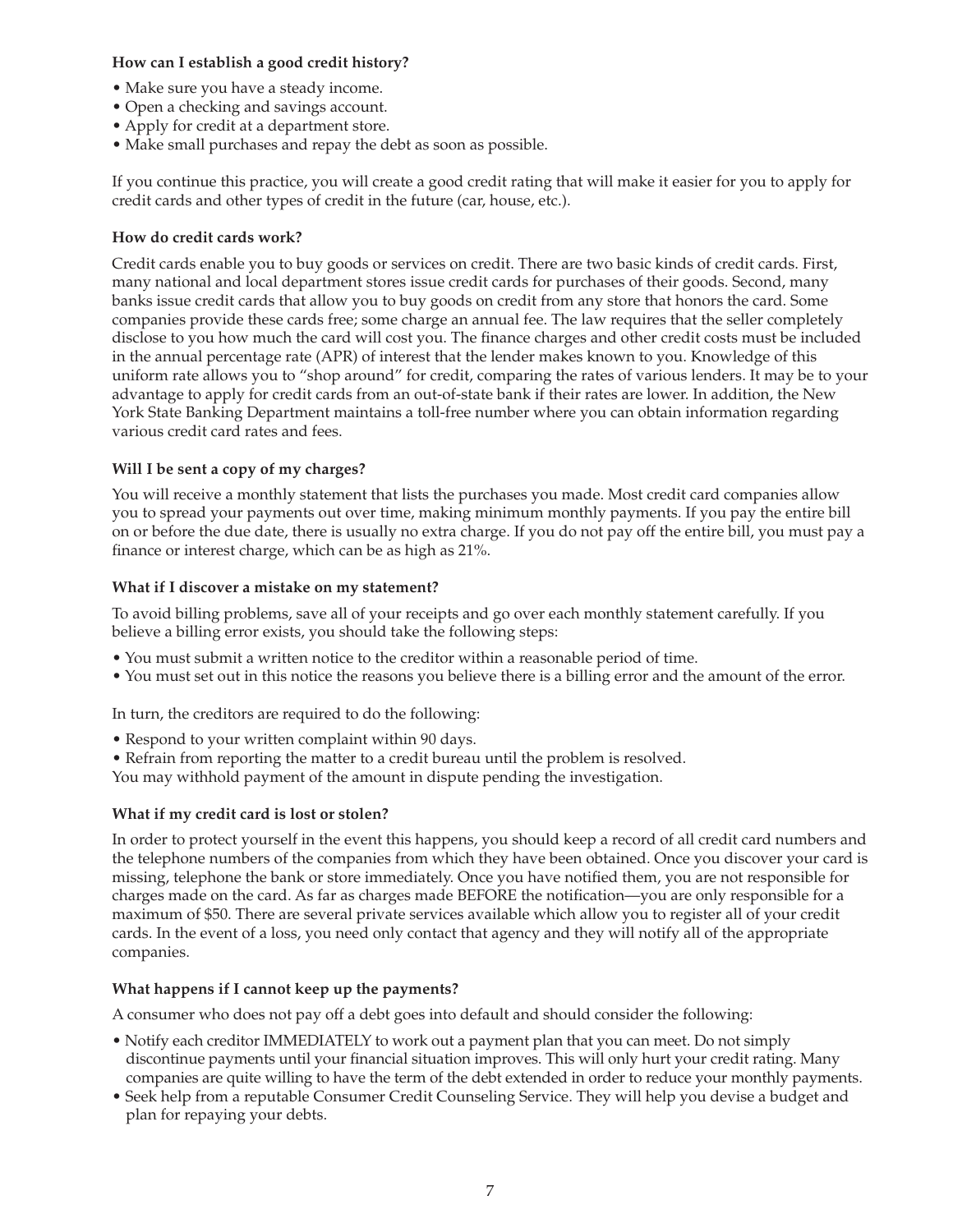### **What protection do I have from companies trying to collect from me?**

Federal law protects you in connection with the collection of debts. The debt collector's communications are limited to reasonable times and places. False or misleading statements and harassment and abuse are prohibited. For example, a debt collector cannot threaten you, use obscene language, publicize that you refuse to pay a debt, or telephone you repeatedly or without identifying himself. Without your prior consent, a debt collector cannot communicate with any third party other than your lawyer or a credit reporting agency. If you feel that you are being harassed, you should report the collector to the Federal Trade Commission or local consumer protection agency. You may also contact the telephone company if you are receiving harassing calls.

### **What steps can a creditor take to collect from me?**

A creditor has the power to REPOSSESS or take back the goods. The creditor can sell the goods and apply the proceeds of the sale to the debt. A creditor can also file a suit against you. If the creditor wins and still cannot collect from you, he can get a court order GARNISHING your wages — this forces your employer to withhold a part of your paycheck and pay it directly to the creditor. A creditor can also ATTACH your money or property. A court order of attachment forces a bank to pay the creditor out of your bank account or allows the court to seize your property and sell it to satisfy the debt.

### **How should I use a credit card?**

Very carefully. Making purchases on credit is very easy: paying for them may not be. Credit cards can be a wonderful convenience — you don't have to carry cash, and they are easier to use than checks. However, improper use of them can be dangerous. If you use credit cards like free money that you never have to pay back, you may find yourself deep in debt very quickly. As a general rule, use credit cards only as a convenience, and pay the bill in full every month. If you choose to use a credit card to make a larger purchase to pay over time, plan in advance how much you will pay each month until the amount is paid in full.

Most credit cards have high interest rates and low monthly payments. While a low payment may sound appealing, be aware that if you pay only the minimum each month, you are usually paying only the interest accrued that month plus approximately \$10 toward the amount you originally borrowed by using the credit card. It can take a very long time to pay off a credit card debt by only paying the minimum payment, and by the time you get it paid off, you have paid almost as much or more in interest as you originally borrowed. You can develop a good credit history and make shopping convenient by using a credit card responsibly. The examples below highlight the reasons you should be careful when using credit cards.

Example 1: You purchase \$1,000 worth of furniture with a credit card having 18% APR and a 2% or \$20 minimum payment. You decide to pay only the minimum payment. Assuming you do not use the card for anything else, it would take you more than 7½ years to pay off the debt and you will have paid \$803.97 in interest. On the other hand, if you plan this purchase, and commit to paying \$150 a month until it is paid off, it will take you seven months with only \$45 interest.

Example 2: You max out a credit card with a \$2,500 limit, 18% APR and a 2% or \$20 minimum payment. You decide to pay only the minimum payment. Assuming that after you reach the limit you do not use the card again, it will take you almost 22 years to pay off the debt, and you will have paid \$4,964.32 in interest. Of course, if you keep using the card every time you have room on your credit limit, or if the company raises your credit limit (which they often do if you pay the minimum monthly payment on time), then you will never get ahead.

# **EMPLOYMENT**

# **How do I find a job?**

Finding a job can be hard. You can begin by reading the classified ads in your local newspaper, watch for "help wanted" signs, use Internet resources and tell friends and neighbors that you are looking for employment and the types of positions you are seeking. If you are attending school, many schools have career centers, which assist students in finding a job.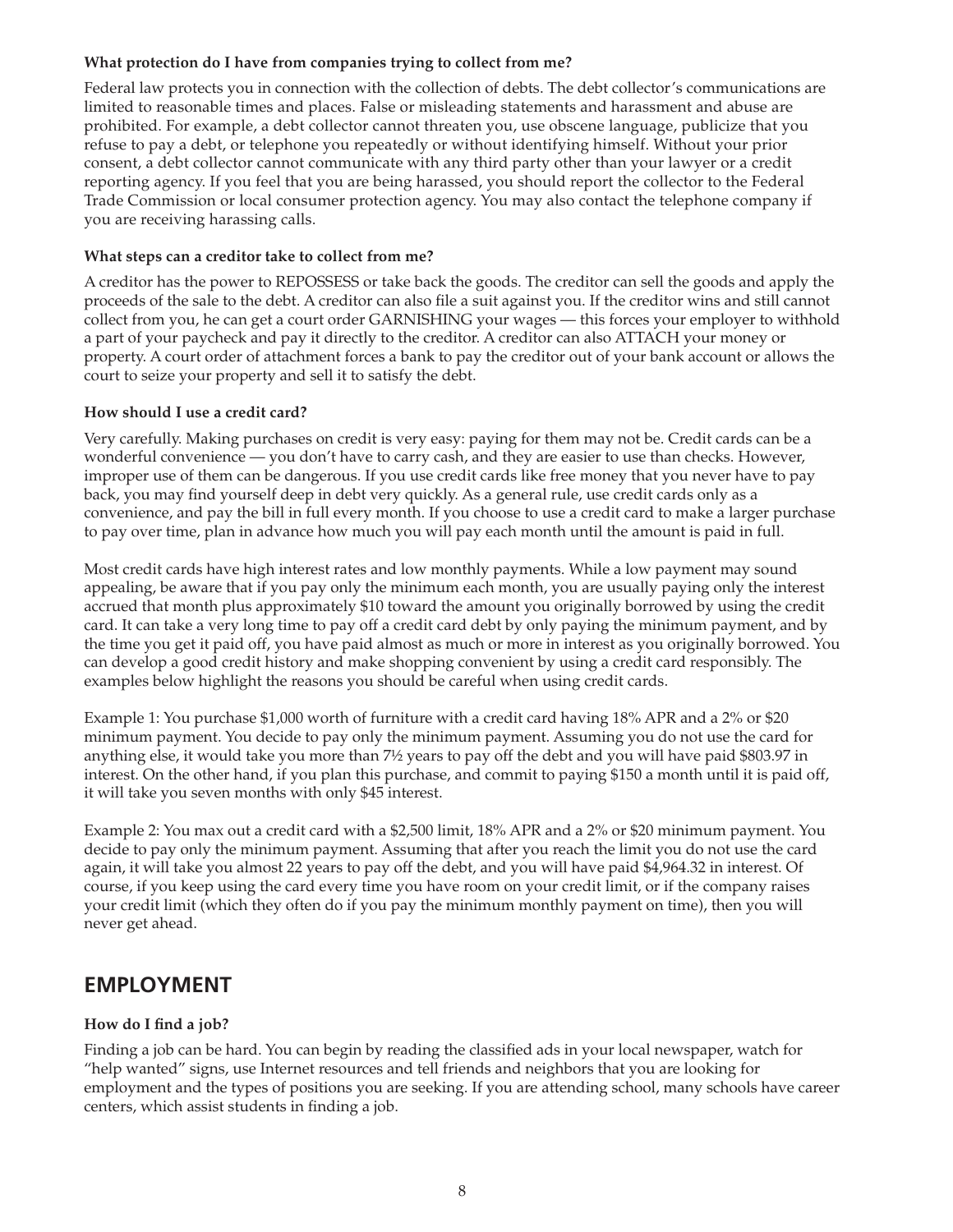### **How can I improve my chances of getting a job?**

An employer's first impression of you is extremely important. Arrive at the interview on time. Dress neatly and appropriately. Be thoughtful and truthful when filling out the job application. Make sure you know what the job entails, and emphasize the skills and talents that make you the best candidate for the position.

### **Must an employer give employees a written contract?**

No. Most employment agreements are verbal.

### **Am I entitled to sick days, personal days and vacation days?**

No. You must ask your prospective employer what sick days, personal days and vacation days you are entitled to. If you are entitled to sick days, personal days and vacation days, there may be a waiting period before you are eligible for any paid time off. There is not a law that requires that you receive paid days off.

If you work for an employer with 50 or more employees, the Family and Medical Leave Act entitles you to up to 12 work weeks of unpaid leave during a 12-month period for birth or adoption of a child; to care for your spouse, child or parent with a serious health condition; or for a serious health condition that makes you unable to perform the functions of your position.

### **What if my employer fails to pay me?**

You may file a wage claim with the U.S. Department of Labor.

### For what reasons can I be fired?

If there is no employment contract between you and your employer, you are an "employee at will" and can be fired for any reason except one prohibited by law such as age, race, sexual discrimination, sexual harassment or disability. If an employment contract exists, the contract will dictate the terms for dismissal. If your position is classified as a civil service position, New York State Civil Service Law dictates the procedure for terminating an employee with civil service protection.

### **What are unemployment benefits?**

Unemployment benefits are government funds provided to an employee who is laid off or discharged through no fault of their own for approximately 26 weeks following the termination from employment. However, you must apply for these benefits at your local unemployment office.

### **What is workers' compensation?**

Workers' compensation provides for payment of certain expenses incurred by an employee for injuries or illness arising out of, or in the course of, employment. You should report all such injuries or illnesses to your employer immediately. You should also review the situation with both the workers' compensation department and a lawyer, to be fully advised of your legal rights.

### **What should I do if I think I have been discriminated against?**

You should contact the New York State Division of Human Rights, U.S. Equal Employment Opportunity Commission (EEOC), or private organizations that deal with discrimination. You should contact the agency/ organization as soon as you believe you were discriminated against because there is a specified time frame in which you can commence a claim. The law protects you from discrimination in hiring, firing, wages, hours and promotions.

# **LANDLORD/TENANT**

### **Must a lease be written to be enforceable?**

No. An oral lease is also enforceable if it is for a term of less than one year.

# **What should I be concerned about when signing a lease?**

As with any written contract you should understand and agree with all of the terms. Leases usually are form contracts that may contain language not easily understood and which may unfairly favor the landlord. If you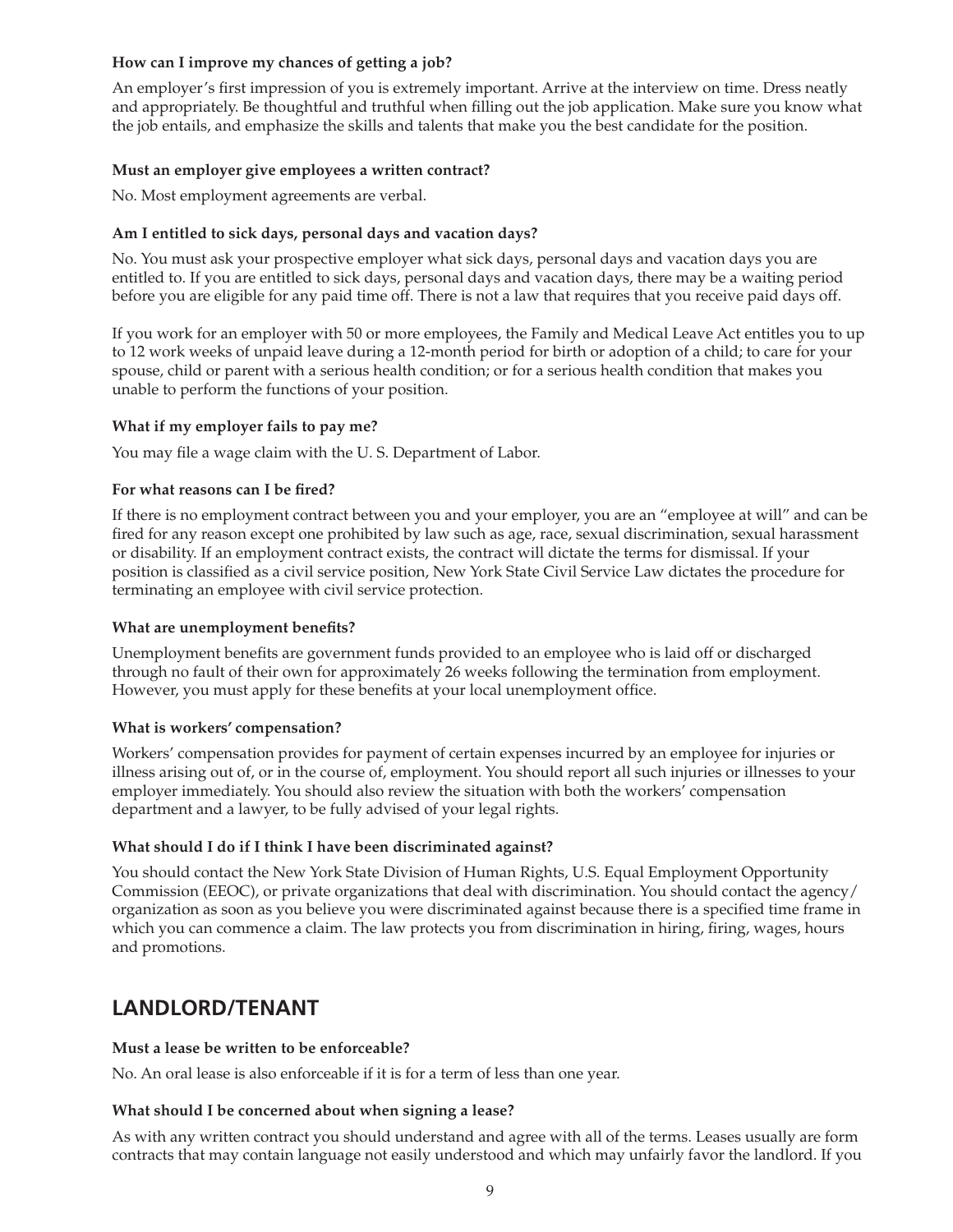don't understand something, ask questions or seek help from a friend, parent, teacher or lawyer. Signing a lease begins a relationship with your landlord that will continue throughout the term of the lease. You should therefore keep good records of rental payments, repair requests, etc.

# **What are my obligations as a tenant?**

Your chief obligations are to pay the rent on time and to maintain the property in the condition you received it, except for normal wear and tear. A good tenant is considerate of neighbors and mindful of neighbors' rights as well.

### **What is a security deposit and what is it used for?**

A security deposit is an amount of money, not to exceed two months' rent, required by the landlord at the beginning of a lease term. It serves as a security for the landlord to cover any damages to the leased property above and beyond normal wear and tear caused by the tenant or any guests or to cover unpaid rent and late charges.

The landlord and tenant should walk through the property together at the beginning and at the end of the lease term. An inspection report should be signed by both the landlord and the tenant to document the condition of the property. This report will protect the tenant from an unscrupulous landlord who may try to keep the security deposit to pay for a condition that existed prior to leasing the property.

The security deposit is not supposed to be used for the last month's rent but is returned to the tenant after the landlord conducts a favorable walk-through inspection after the lease expires.

### **In a monthly lease, can I end the lease by just leaving at the end of a month?**

No. If the lease term is month to month, 30 days written notice to the landlord is required.

If I sign a lease with three friends, and they move out, do I have to pay the full rent or only my share?

Most leases signed by more than one person provide that the tenants are "jointly and severally liable" for the rental payments. That means the landlord has the right to seek the entire monthly rent from any one of the cotenants even though one or more may have moved.

### **If I break a lease, for what amount can I be sued?**

If you break a lease, your landlord may seek the loss of rent to the end of the lease term minus any amount received when the property is re-let. The landlord has a duty to try to lease the property to someone else. The landlord can also seek recovery for any damages to the property above ordinary wear and tear.

# **How does a landlord terminate a lease for nonpayment of rent?**

A landlord may terminate a lease for nonpayment of rent by giving notice to the tenant to either pay what is owed or leave the property. If the tenant pays within three days of receiving that notice, the tenant may remain. If payment is not made, the landlord may begin proceedings to evict the tenant by filing a Notice of Petition and Petition (eviction action) with the local court.

### **When can my landlord enter the space I've rented?**

A landlord may only enter in case of emergency or after giving you reasonable notice.

# **What can I do if a landlord refuses to make repairs to the premises?**

If the condition for which the repairs are needed threatens your health and safety, you should send the landlord a written request that the repairs be made within 21 days. If the landlord refuses, you may cease rental payments directly to the landlord and place the amount in a special account until the repairs are made.

### **Are there laws that govern the rental of mobile home lots in mobile home parks?**

Yes. In New York, the law seeks to protect landlords and tenants of mobile home lots. The law has very specific provisions, and if you have a dispute involving the rental of a mobile home lot, you should contact a lawyer for advice.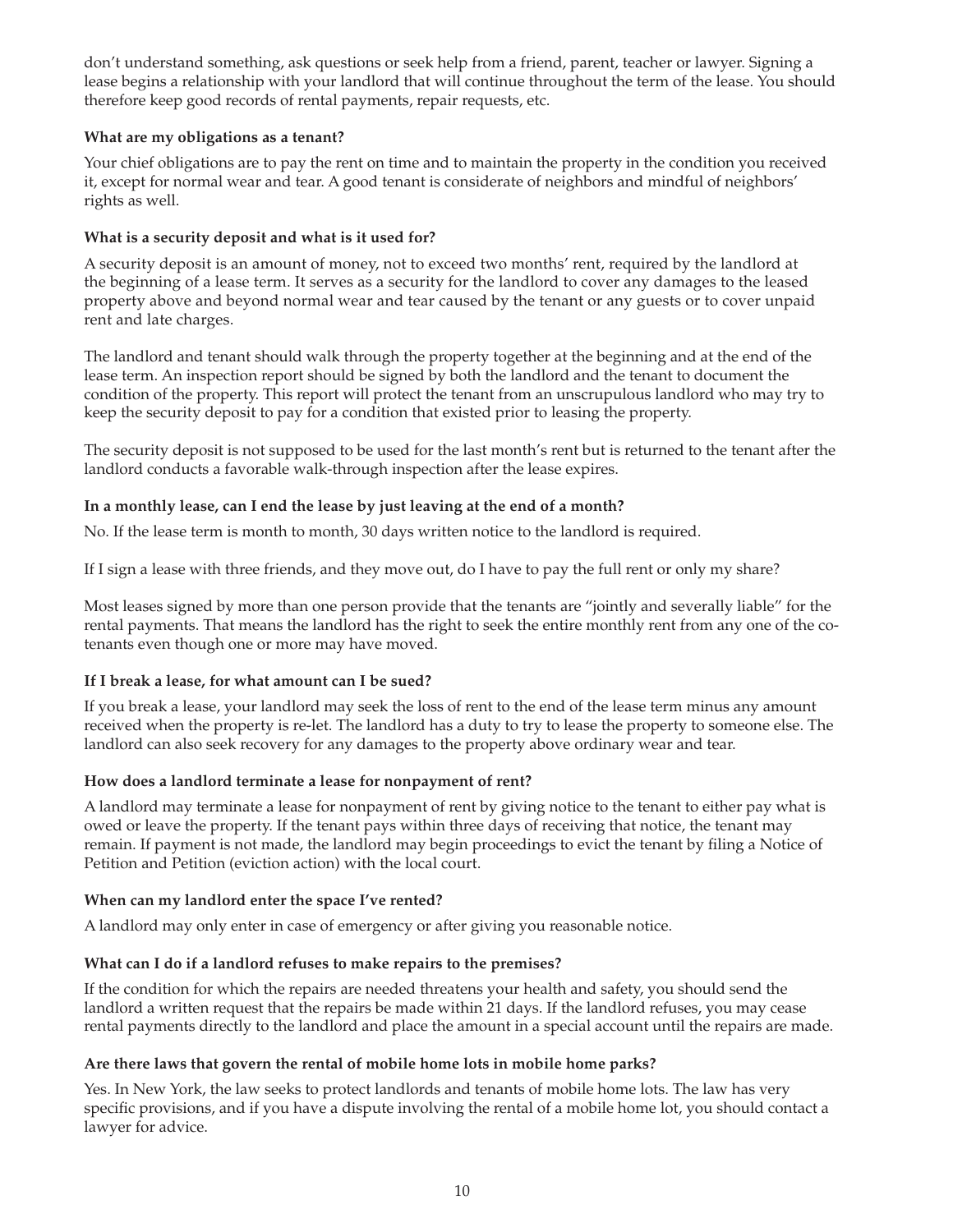# **CONTRACTS**

### **What is a contract?**

A contract is an agreement between two or more people that creates some type of obligation between them.

### **Can I enter into any type of contract once I reach the age of 18?**

Generally, yes. However, you cannot enter into contracts for which New York establishes a higher age requirement. For example, New York requires a person to be 21 years of age before being eligible to purchase alcoholic beverages.

### **Do contracts have to be in writing in order to be legal?**

No. A contract need not be in writing unless a statute or law requires it. Those contracts that MUST be in writing include:

- Contracts for the performance of services that cannot be performed within one year.
- Contracts which promise to pay the debt of another.
- Contracts involving real estate (including contracts to enter into leases of more than one year).
- Contracts for the sale of goods over \$500.

### **Why should I prefer a contract to be in writing?**

- Better understanding of the terms of the contract.
- Better understanding of the obligations of all parties involved.
- Ability to bring legal action if obligations of the contract are not met.

### **Can I cancel my contract?**

There are certain situations when you may be able to cancel the agreement for a limited period of time after you have actually signed the contract. Instances in which you can cancel include, but are not limited to, situations where:

- You entered into the contract as a result of fraud or misrepresentation by the other party;
- You were not legally competent to enter into the contract; or
- Both parties entered into the contract based on a mistake of fact which is material to the agreement.

### **How can I protect my rights when I am asked to sign a contract?**

If you sign a contract, the court presumes that you have read it and that you understand its contents. If you do not understand some portion of the contract, DO NOT SIGN IT! Consult with a parent, friend, or lawyer who can explain the terms to you. Here are some other tips:

- Never sign a contract with blank or open spaces. These should be filled in with the appropriate terms before you sign.
- You can negotiate over terms and cross out those terms you do not want included. Do this on all copies.
- Both parties should initial any changes to the contract on all copies.
- Make sure all ORAL promises are written into the contract before you sign.
- Never sign a contract under pressure.
- Keep a copy for your own records.

### **What rights do I have if the other party breaches the contract?**

There are several remedies available to you:

- You may seek damages (money) in an amount that would put you in as good a position as if the contract had not been breached. You cannot seek damages intended solely to punish the other party for breaching the contract.
- You may seek to rescind or cancel the contract and refuse to continue performance of the contract. You may ask for specific performance of the contract if damages are not adequate. For example, if you hire a specific band to perform for you on a certain date and they refuse, you would ask the court to order them to play.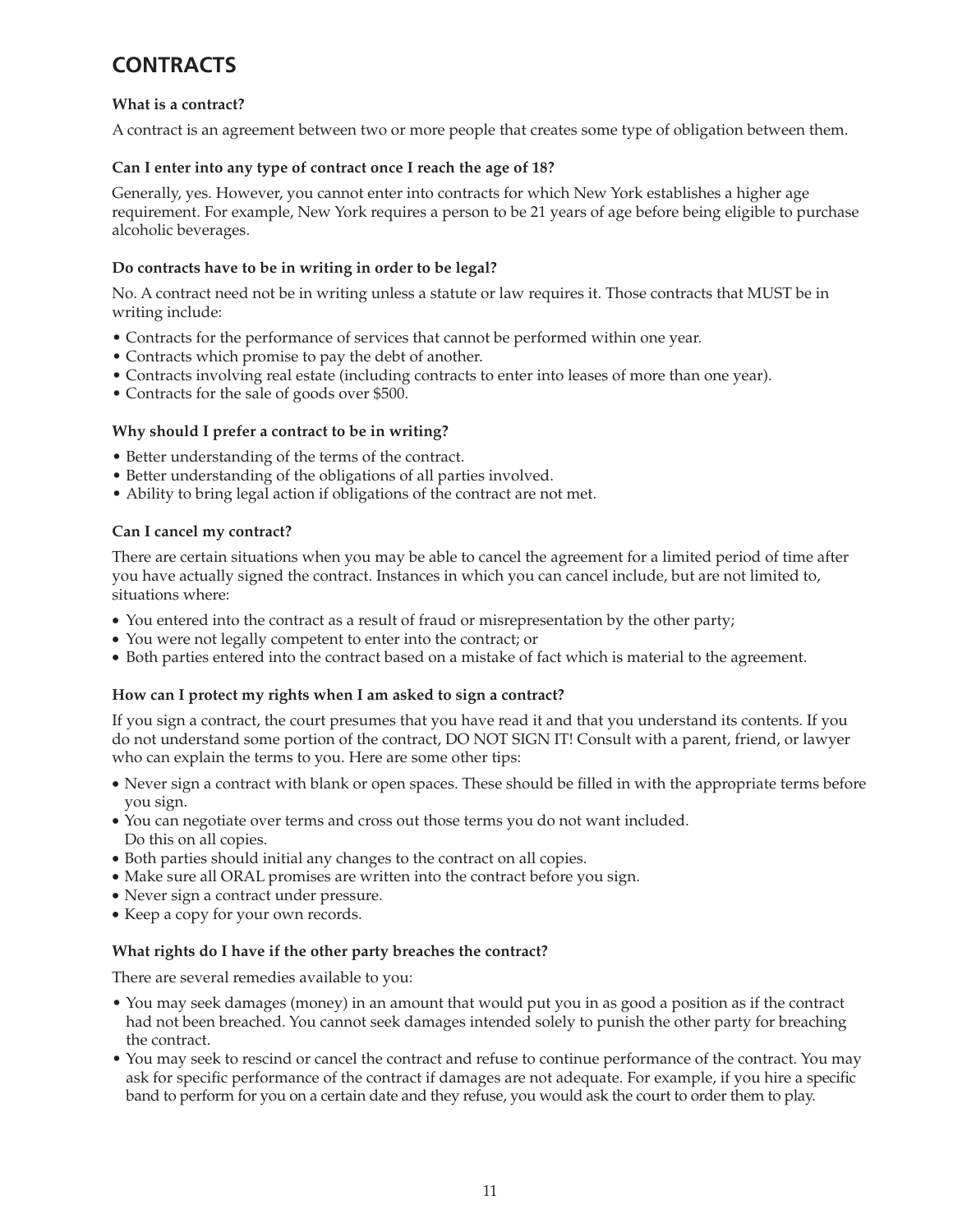### **What is a warranty?**

A warranty is a promise made by a seller as to the quality of goods offered. Warranties give you important rights and should be considered before you make a purchase.

### **Are there different types of warranties?**

Yes. EXPRESS WARRANTIES are statements—either written, oral or by demonstration, made by the seller concerning the quality or performance of the goods being sold. IMPLIED WARRANTIES exist even though they are unwritten, and even if the merchant makes no promise.

### **What should I be aware of if the merchant does give me a written warranty?**

If you purchase an item and receive a written warranty, it must be in simple language and made available to you before the sale. The warranty must also tell you exactly what is and what is not included, and it must say whether it is a "FULL" or "LIMITED" warranty.

### **What is the difference between a "full" and "limited" warranty?**

A "full" warranty means a defective product will be fixed within a reasonable time and free of charge. If the item cannot be fixed after a reasonable number of attempts, the consumer is allowed a refund or replacement. A "limited" warranty does not provide all of these promises and the seller can choose which ones he or she wishes to leave out.

### **Do I have any protection if the seller makes no promises?**

Yes. Implied warranties offer you protection even though the merchant has made no promise. A warranty of MERCHANTABILITY means that the item sold is of at least average quality for that type of item. For example, a stereo must play music as well as similar stereos do. If it doesn't, you have the right to demand a remedy from the merchant.

NOTE: The Seller can avoid this duty if he informs you he is selling the item "AS IS" or "WITH ALL FAULTS" or something similar. In addition, if you examine the goods prior to buying them (or choose not to examine them prior to buying them), there will be no implied warranty with regard to any defects that you could have discovered upon inspection. Also, this implied warranty does not apply to goods sold by casual sellers (individuals who sell something in the want ads or at a garage sale, with a few exceptions).

# **JURY DUTY**

# **What are the qualifications for jury service?**

A juror must be a U.S. citizen, resident of the county, not less than 18 years old, not have been convicted of a felony, and be able to understand and communicate in the English language.

# **If I'm called to serve on a jury, do I have to go?**

Yes. All qualified citizens have a legal and civil obligation to serve as jurors when called.

# **Can jurors postpone jury service for a later date?**

You may apply, usually by mail or phone, to your local Commissioner of Jurors. Your first request for a postponement will be granted automatically. Subsequent requests for postponement will be considered individually by the Commissioner of Jurors Office.

### **Are jurors compensated?**

Yes. The state will pay a fee of \$40 for each day of physical attendance. However, there are some exceptions.

### EXCEPTION # 1

Jurors who are employed CANNOT be paid a jury fee for any day(s) on which they receive regular wages unless their regular wage is less than \$40. In that case, the state will pay the difference between the juror's wage and the \$40 fee.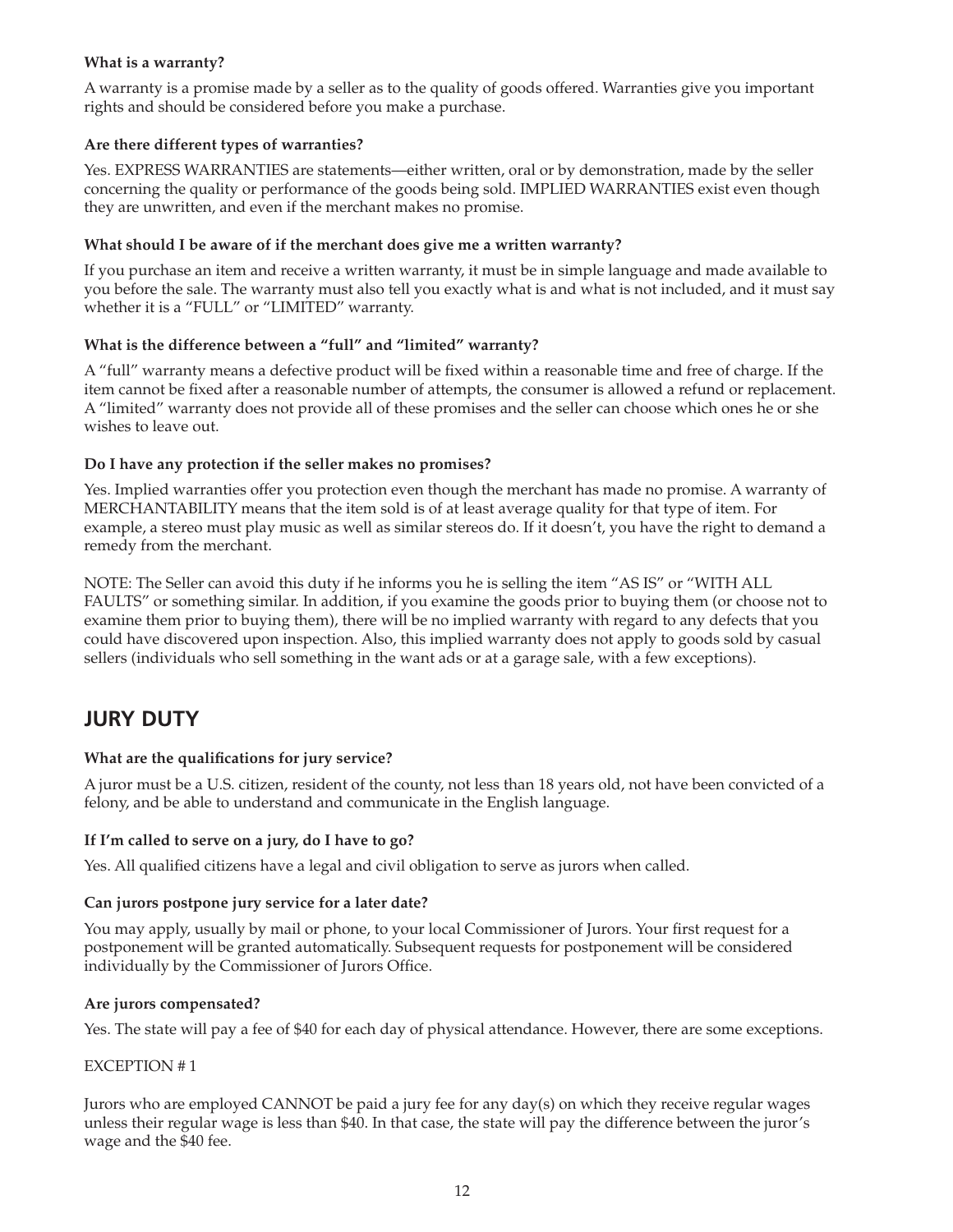### EXCEPTION # 2

Jurors who work for an employer with more than 10 employees MUST be paid by their employer, at least \$40 of their regular daily wage — whichever is less, for the first three-days of service.

Note: The obligation of the employer to pay only applies if the juror is serving jury duty on a regularly scheduled workday. If not, the state pays the daily fee of \$40.

### Can I request a financial or medical hardship?

Yes, but jurors are normally required to provide supporting documentation to the Commissioner of Jurors Office.

### **What happens if I ignore a jury notice?**

A person who ignores a jury notice is subject to civil and criminal penalties. If a court judgment is made, it may affect any future application you make for credit or car insurance.

# **VOTING**

### **How old do I have to be to vote?**

Under the federal and New York state constitutions you are eligible to vote, provided you meet all other requirements, when you reach 18 years of age.

### **What are the requirements for voting?**

Even though you are 18, age alone does not make you eligible to vote. You must be a U.S. citizen and a resident of the state in which you intend to vote for at least 30 days before the election. You must also register to vote.

### **How do I register to vote?**

You can register to vote by appearing personally at the voter registration office. Generally, these offices are in the county courthouse, post office or other public buildings. You may also register to vote at the Department of Motor Vehicles; at the same time you obtain or renew your driver's license, or obtain an identification card. If you appear in person, you must bring documents to prove your name, address and age.

### **How do I know where to vote?**

After you register to vote, you will be sent a voter's card that will tell you where to vote. You will also typically receive a reminder of your polling place in the mail several weeks prior to the election. Where you vote will depend upon where you live. Your local government designates where you must vote, usually at public places, such as a school, fire station, community center, City Hall or similar location. The building is called a polling place or the "polls."

### **How do I vote?**

You go to your assigned polling place with your voter registration card on the date of the election. You vote in privacy and your choices are secret. Depending on the practices in your district, you will make your selection by filling out a paper ballot, moving levers on a voting machine or using a wand on a computerized panel.

### **What happens if I have registered but cannot appear at the poll on Election Day?**

If, in advance of the election, you apply with the Registrar of Voters for an absentee ballot, you may cast your vote by mail prior to the election. However, if you fail to vote by absentee ballot and you do not appear at the polls on Election Day to vote, you lose your opportunity to vote in the election.

# **MILITARY SERVICE**

### **When can I enlist in the Armed Forces?**

You must be 18 to enlist, but with the written consent of your parent or guardian, you may enlist at the age of 17.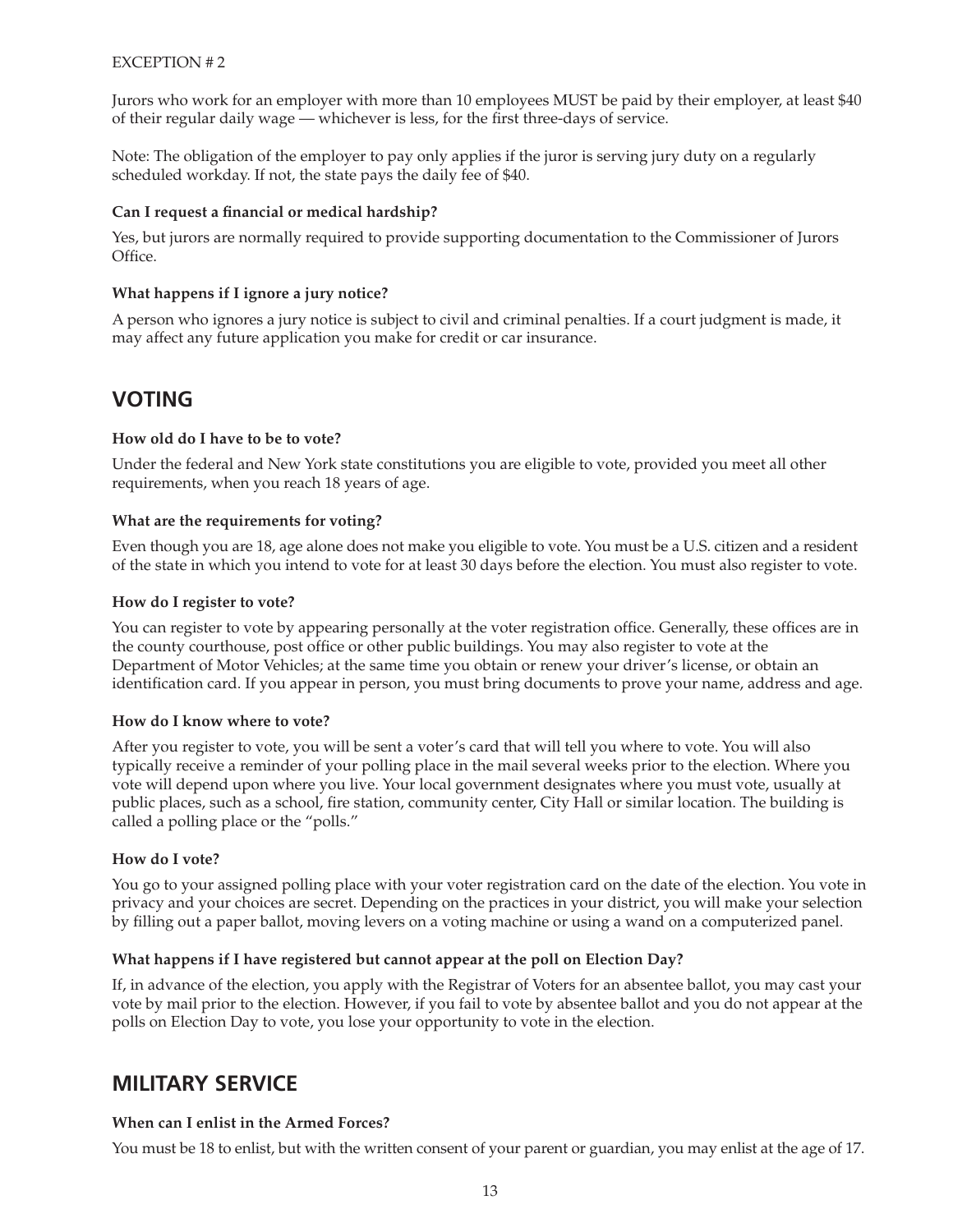### **Are all 18-year-old males still required to register with the Selective Service System?**

Absolutely. Even though this country has not had a "draft" for quite some time, every male citizen of the United States is still required to register with the United States Selective Service System within 30 days of an 18th birthday. Females still do not need to register for the Selective Service. All males between the ages of 18 and 26 who are not citizens of the United States must also register, unless they have legally entered the

U.S. as non-immigrants. You may be exempt from registering if you are already on full-time active duty with the Armed Forces, but part-time duty with the National Guard or Reserves does not exempt you from registering.

If you failed to register when you turned 18, you should register as soon as possible. The federal government will not prosecute you if you register before criminal action against you has started. But, if criminal charges against you have commenced for failing to register, you could be convicted of a federal crime punishable by up to five years in prison and a fine of up to \$250,000! If you need any more reasons to register, those who fail to do so are ineligible for federally funded student financial aid, civilian jobs with the federal government, and federal job training programs.

### **How and where do I register?**

To register, you simply go to any post office and fill out a Selective Service registration form. After your registration is processed, a Selective Service registration card will be mailed to you.

The Selective Service obtains addresses of men with driver's licenses from the Department of Motor Vehicles; so don't be surprised if a registration form is mailed to you shortly after your 18th birthday.

### **What if I think I may be exempt from the draft?**

You still must register. Draft cards are not issued at the time of registration, and you will not get a physical examination or receive a military classification. If a draft were to occur, you would be notified by the Selective Service. Your notice would order you to report for a physical examination and would provide information on possible exemptions and deferments at that time.

# **DRIVING**

# **Is driving a right?**

No. Driving is a privilege, not a right. You need a valid driver's license to drive a vehicle. Your license may be revoked or suspended for a significant amount of time for a multitude of reasons. Some of the reasons that your license can be revoked or suspended is for too many traffic infractions, driving while ability impaired, driving while intoxicated or when you fail to pay child support.

# **Are there any restrictions on my driver's license when I receive it?**

Yes. If you receive your license at the age of 16, you cannot drive after 9:00 p.m. unless you have successfully completed a driver's education class. Additionally, regardless of what age you receive your driver's license, there is a six (6) month probation period. This means that you cannot be convicted of a traffic infraction within the first six months that you have your license or the New York State Department of Motor Vehicles may suspend or revoke your license.

### **Am I required to have car insurance?**

Yes. New York requires any vehicle that is registered to have car insurance coverage for general liability. If you do not have car insurance your license and registration can be suspended. You may also be subject to a large fine if you are found guilty of driving a vehicle which does not have insurance coverage. Both the court that found you guilty of the violations as well as the New York State Department of Motor Vehicles can fine you. Successful completion of a defensive driver course can erase up to 4 points on a license, and save a driver 10 percent on his/her liability premium.

# **What happens if I get too many traffic tickets?**

Driving violations are rated according to points. When you are convicted of certain violations, the number of points assigned to those violations penalizes your driving record. If you receive eleven (11) points within an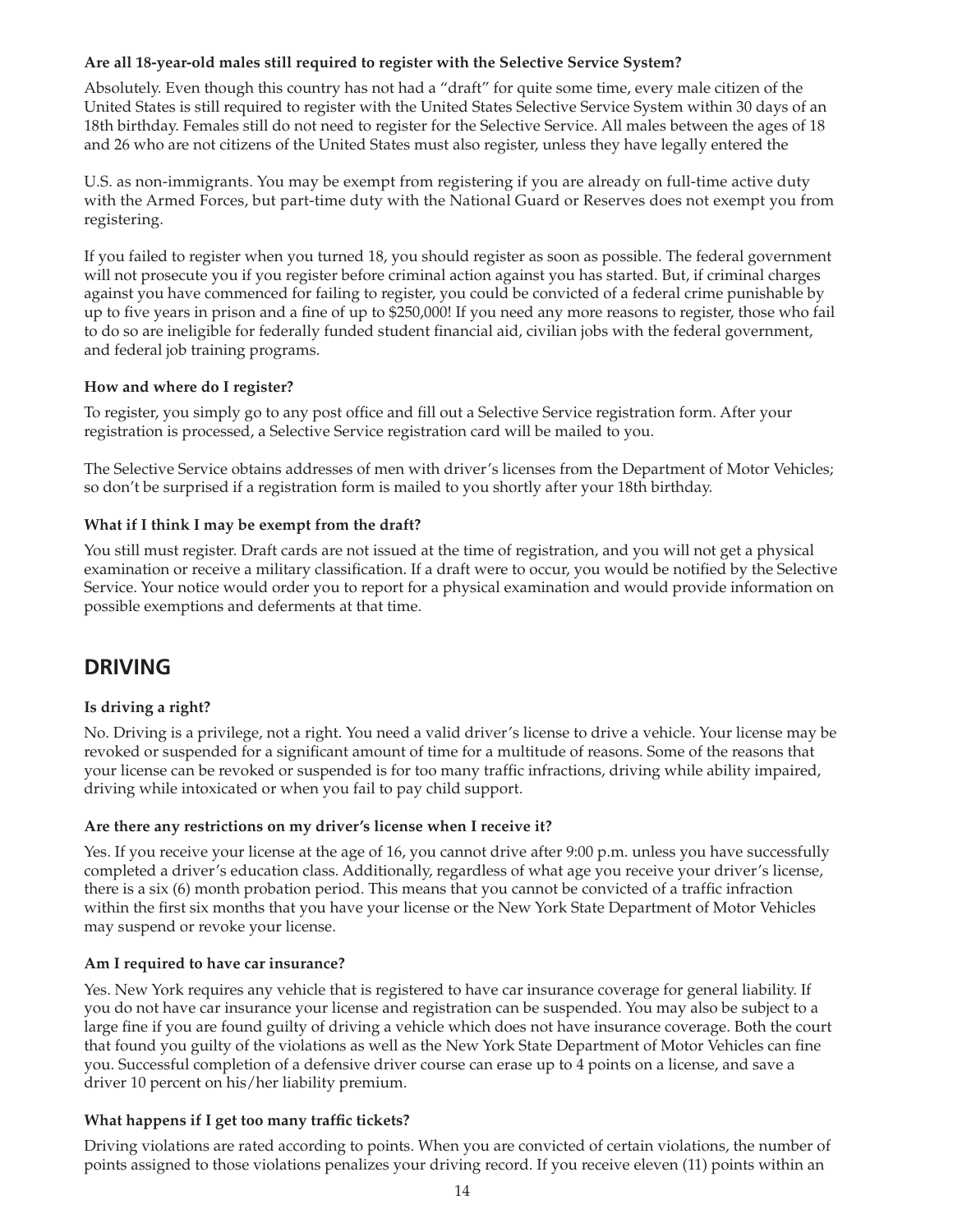eighteen (18) month time frame, the Department of Motor Vehicles may suspend your driver's license for a period of time.

In New York, the Department of Motor Vehicles also may suspend your driver's license if you are convicted of three speeding violations within an eighteen-month (18) time period, irrespective of how many points you receive.

In addition to the points being assigned to your driver's license, the driving violations may impact your insurance and even your ability to obtain and maintain car insurance. A driver responsibility assessment of \$300 can be assessed if a driver amasses 6 points within an 18 month period. A driver responsibility assessment of \$750 can be assessed if a driver is convicted of DWI (alcohol or drug related), or reuses a chemical breath test is suspected of driving while under the influence.

### **Am I required to wear a seat belt?**

Yes. New York State law requires that all persons in the front seat of an automobile must wear a seat belt while the vehicle is in motion.

However, you may be exempt from this requirement if you have a doctor's statement advising that you are unable to wear a seat belt for medical reasons.

Additionally, if you are the driver, you must ensure that a child between the ages of 4 and 16 is wearing a seat belt in the back seat and children under the age of 4 must ride in an approved child safety seat.

### **What should I do if I am involved in an accident?**

Immediately stop as close to the scene of the accident as possible without obstructing traffic and contact the police or dial "911". You must then provide a valid driver's license, vehicle registration and a valid insurance card to the responding police officer. The police officer will then fill out an information form to give to each person involved in the accident. This should be done even if the accident involves an unoccupied vehicle or other property damage. In addition, you should contact your insurance company within a reasonable time after the accident (your insurance company may require that you report an accident within a specified time) to advise them of the accident.

If you leave the scene of an automobile accident without reporting the accident, you may be charged with a traffic infraction for leaving the scene of an automobile accident, which carries 3 points that may be assigned to your driver's license.

Leaving the scene of an accident in which someone was injured or killed is a crime.

# **ALCOHOL AND OTHER SUBSTANCES**

### **What is the minimum drinking age?**

You must be 21 years old to purchase or possess any alcoholic beverage whether it is beer, wine, or liquor.

### **May a person under 21 years of age buy alcohol with parental consent?**

No. Parents cannot legally authorize an underage child to buy alcoholic beverages of any type. It is against the law to sell or to purchase alcohol for a person under 21. In New York, a person under the age of 21 may possess alcohol with the intent to consume it if it is given to the person that is under 21 by his or her parent or legal guardian.

### **What are the penalties for unlawful underage possession of alcohol?**

Unlawful underage possession of alcohol with intent to consume it is a civil violation with a fine up to \$50 and/or completion of an alcohol awareness program and/or less than 30 hours of community service. Controlled substance conviction can impact eligibility for student financial aid.

### **What are the penalties for possession of marijuana and other illegal substances?**

Unlawful possession of a small quantity of marijuana is a criminal violation punishable by a fine of not more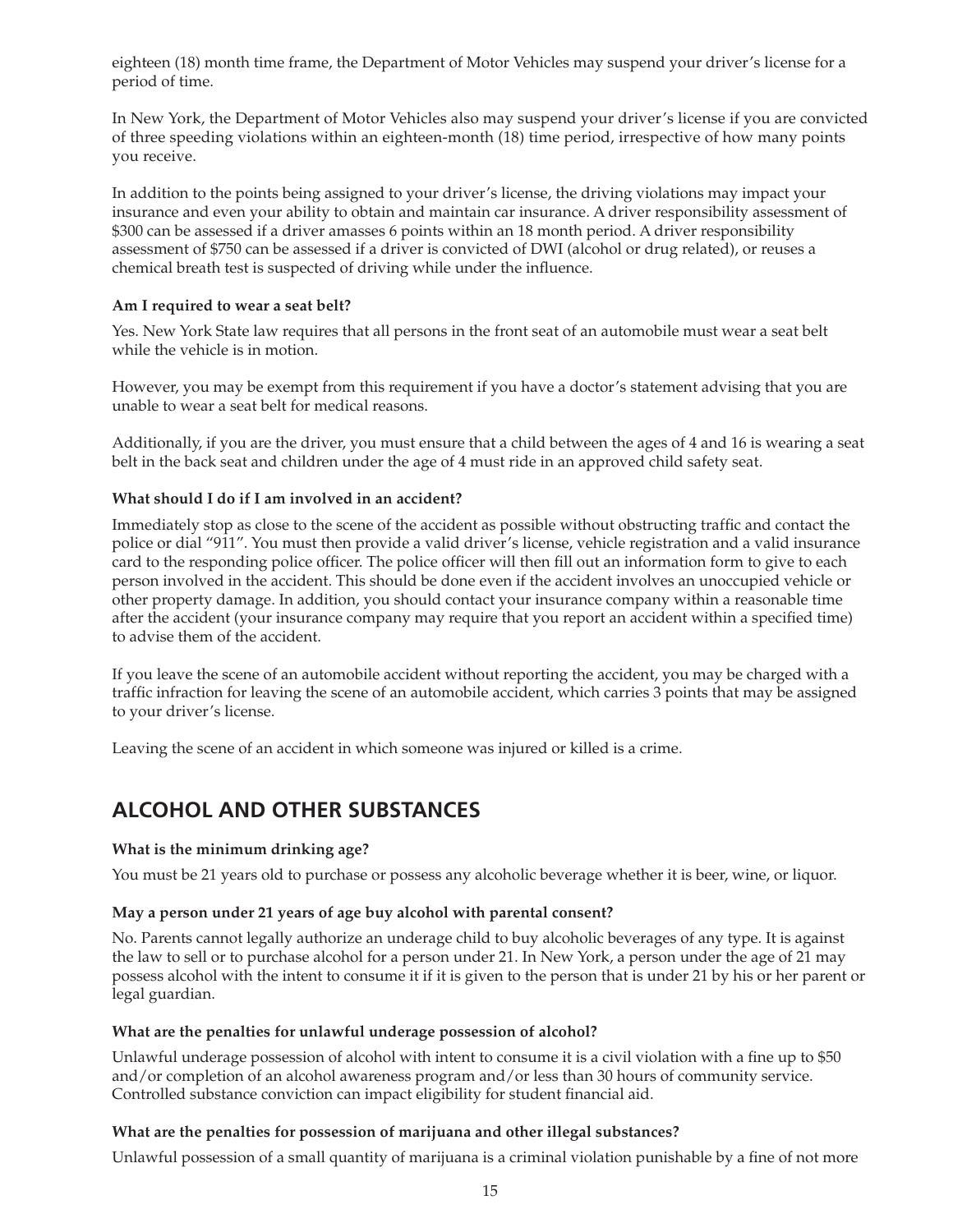than \$100 for a first offense. Subsequent offenses may result in increased fines up to \$250 and 15 days in jail. Possessing more than 25 grams of marijuana is a crime and could result in much more serious fines and jail sentences up to 15 years.

Unlawful possession of other controlled substances is, at least, a Class A misdemeanor, which may result in up to 12 months in jail and a fine of up to \$1,000. Depending on the amount and type of controlled substance in your possession, you could serve up to 25 years in state prison. NOTE: This may change if the Rockefeller Drug Laws (which require sentencing for drug possession) are changed by the state Legislature.

# **DRUNK DRIVING/DRIVING WHILE ABILITY IMPAIRED BY DRUGS**

# **What happens if I am stopped for drunk driving or driving while my ability is impaired by drugs?**

If you are stopped for driving while intoxicated (DWI) or Driving While Ability Impaired by Drugs, you will be questioned about your consumption of alcohol or drugs, asked to perform a field sobriety test, and requested to give an alcohol sensor test at the scene. Depending on the results of these tests, you may be arrested and taken to a police station or hospital to provide a breath or blood test to determine the amount of alcohol or drugs in your system.

By driving on a public street or highway, it is assumed that you have given your consent for the taking of such a sample. If you refuse to take either test, you may be charged with a separate violation for that refusal. Additionally, your refusal alone will result in an automatic revocation of your driver's license for at least six (6) months regardless of your guilt or innocence on the DWI or Driving While Ability Impaired by Drugs charge.

Conviction for an unreasonable refusal of a blood or breath test results in a mandatory 12-month revocation of your driver's license.

# What are the penalties for drunk driving or driving under the influence of drugs?

Driving While Intoxicated by alcohol or drugs is a Class A misdemeanor with penalties of up to 12 months in jail and a \$1,000 fine. However, if you are convicted of a second violation of Driving While Intoxicated or Driving While Ability Impaired by Drugs within ten (10) years, the second violation is a Class E felony and punishable by a fine up to \$5,000 and up to four (4) years in prison. In addition, there is an automatic loss of driving privileges for 90 days for a first offense. A second conviction for DWI or Driving While Ability Impaired by Drugs will result in your driving privileges being lost for one year.

The law presumes that you are under the influence of alcohol if a breath test shows that your blood alcohol content is 0.08% or higher.

Additionally, there are special provisions for persons under the age of 21 who are convicted of Driving While Ability Impaired (DWAI), DWI and Driving While Ability Impaired by Drugs. If you are convicted of a DWI either by alcohol or drugs and are under the age of 21, you may serve time in jail, even for the first offense. In addition, there is an automatic loss of driving privileges for one (1) year even for a first offense. A second conviction while under the age of 21 will result in a felony charge and a revocation of your driving privileges of one (1) year or until you turn 21, whichever is longer.

New York also has a new "zero tolerance" law. Under this law if you are under the age of 21 and have a blood alcohol content as low as 0.02% but less than 0.07%, you will lose your driver's license for six (6) months and be fined up to \$125.

# **Do drunk driving laws apply only to cars and trucks?**

No. Drunk driving laws apply to all motorized vehicles, including boats, motorcycles, ATVs, snowmobiles etc.

# **Is it true that I can lose my license before I am convicted?**

Yes. If you are arrested for DWI and refuse to take a breath test, or take a breath test which indicates a blood alcohol content of 0.08% or more, you will immediately lose your license pending prosecution of your case. This automatic loss of license is in addition to any suspension or revocation imposed as a result of a DWI conviction.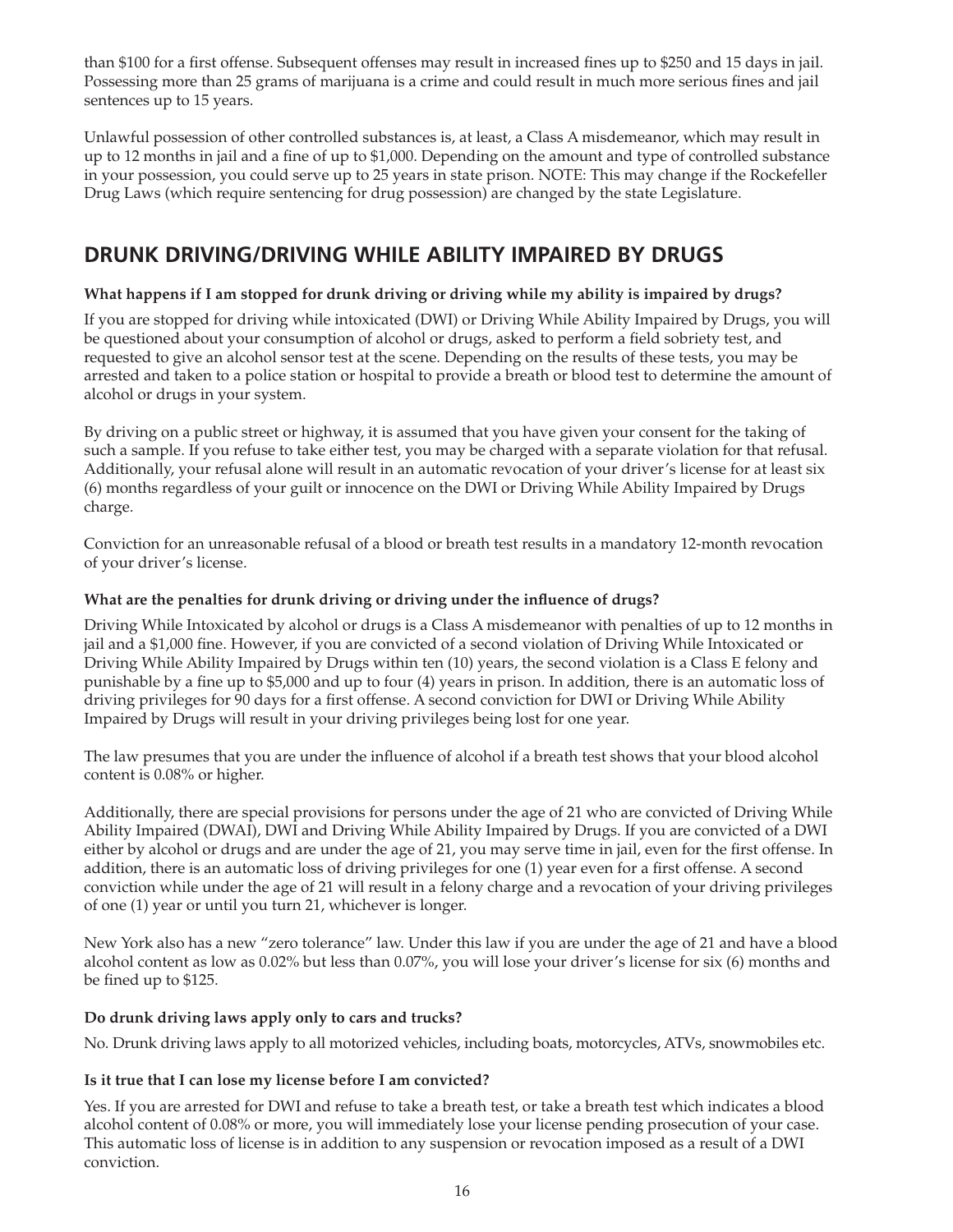# **SMALL CLAIMS COURT**

# **What is Small Claims Court?**

The Small Claims Court is an informal court where individuals can sue for money only, up to \$3,000, without having a lawyer represent you.

### **When should I use Small Claims Court?**

You can sue in Small Claims Court whenever you feel someone owes you money and is not going to pay you voluntarily. For example, if you feel that a person or a business damaged something you own, you may sue for the monetary damages. However, you may not sue to force the performance of an act promised in a contract. You may sue only for the monetary damages caused to you by the failure to perform the act.

# **Where do I find the Small Claims Court?**

There is at least one Small Claims Court in each of the 62 counties in New York State. All city courts, and almost all town and village courts, handle small claims. Almost all of these courts have a clerk who can help you with the procedures you must take for bringing your lawsuit. In those courts that do not have a clerk, the judge will assist you in bringing the case.

# **How do I prepare for Small Claims Court?**

You should be prepared to give a statement of the facts that form the basis of your claim. Organize and be prepared to show any relevant documents or photographs. The court clerks cannot give you legal advice, but they will help you if you need to subpoena a witness to testify at your trial. If possible, you should speak with your potential witnesses to explain what you will be asking of them.

Remember that you must sue in a Small Claims Court in an area where the defendant lives or works or has a place of business. You will have to pay a small filing fee of either \$10 or \$15 depending on the amount of the claim. Once the claim is filed, the clerk will tell you when your court date is. The clerk will also mail a notice of claim to the defendant. If it is returned as undeliverable, you will have to arrange to have the defendant served personally.

Adjournments are discouraged, only the judge can grant one, so be prepared to proceed on your court date. If you must request an adjournment, you should notify the other party in advance. Ask the court clerk if you must still appear or have someone appear on your behalf, or if the court allows the request to be made by mail.

On your court date, before your trial starts, the judge will encourage you and the other party to try to negotiate a settlement. You may be able to compromise with the other party and avoid the risk of going to trial, but you do not have to settle; you always have the right to go to trial.

You should also be prepared for the other party to bring a counterclaim against you if the circumstances warrant it. This is where the defendant replies to your claim and counter-sues you at the same time. You are the defendant in a counterclaim and you may reply to it, but you are not required to do so if you do not contest the counterclaim.

# **If I win, how do I collect?**

If you win your case, the judge will enter a judgment against the defendant for a sum of money. The court can help you collect by ordering the defendant to disclose assets prior to entering the judgment. You should contact the defendant to collect your judgment, but if he or she does not pay you, then you may need the services of an enforcement officer, i.e. a sheriff or city marshal. You will provide the enforcement officer with the information needed to locate assets so that those assets may be seized to satisfy your judgment.

# **WILLS**

# **What is a will?**

A will is a legal document in which a person directs what is to be done with his or her property after death. Although it may be depressing to think about, a little planning can help your family and friends later.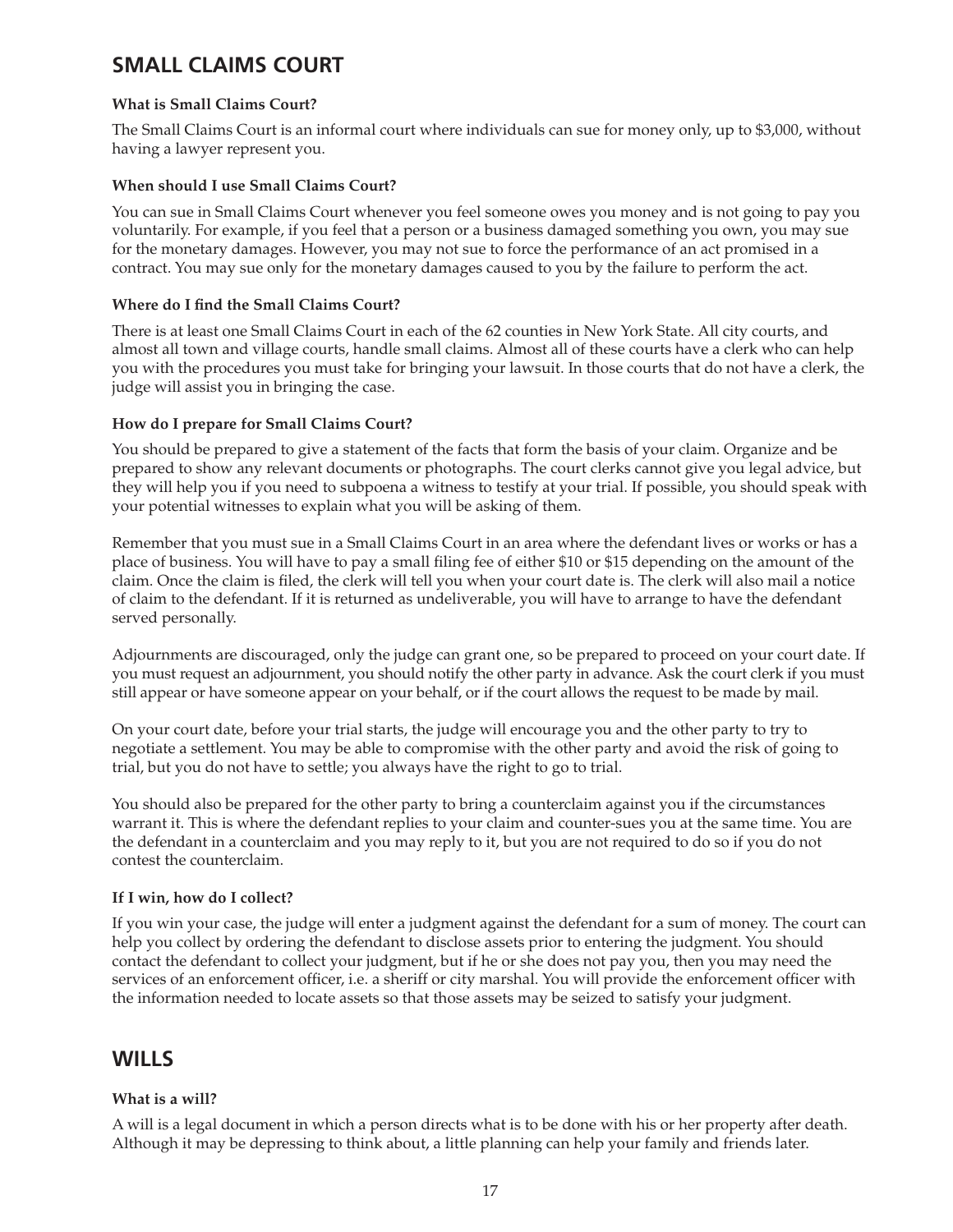### **Why should I have a will and what happens if I don't have one?**

A will allows you to determine how you want your property divided if you should die. This includes the distribution of your personal property (i.e. cars, jewelry, or furniture). You may also name the person whom you would like to handle your affairs after your death. A will is the best way to make special provisions for your children and others who may depend on you. If you have children, it also allows you to dictate who will be deemed your child's legal guardian and possibly physical custody in the event that both you and the child's other parent are deceased. If you don't have a will, New York State law determines how your property is distributed. (For more, see section on Marriage/Divorce/Children)

### **Who should draft a will?**

Although there are many computer programs and books that give you advice on drafting a will, it is best to have a lawyer or someone familiar with New York State laws draft your will. There are many specific legal requirements that affect a simple will. If all the requirements are not met, your will may not be valid. Only a lawyer is qualified to give legal advice about writing a will and properly signing it.

# **WELFARE BENEFITS**

### **What welfare benefits are available to me?**

There are a variety of benefits available to you and your minor children through the Department of Social Services. Some benefits that are available to eligible families and children include: Medicaid, food stamps, nutritious food for eligible women and children, and temporary financial assistance. If you think you may be eligible, contact your local County Department of Social Services for more details.

# **CRIMINAL CHARGES**

### **What happens if I am charged with a crime after I turn 18?**

Always remember, one of your most precious rights is that you are presumed innocent until proven guilty!

For all criminal charges you will be tried as an adult, and a record of any conviction will be maintained by the New York State Division of Criminal Justice Services. Your criminal record is permanent and may have a negative impact on many aspects of your life whether or not you remain in New York.

# If I am arrested for a criminal offense, what do I have a right to expect from the arresting officer?

The arresting officer should advise you of the charge for which you are being arrested. If you are in custody that is, not free to leave - you should be advised of your Constitutional rights before you are interrogated. These "Miranda rights" allow you to remain silent and to have a lawyer present during questioning. You usually are allowed one phone call. You should exercise your rights and never allow anyone to coerce you to waive these rights.

# **What happens if I am arrested?**

Defendants arrested on warrants are taken before a judge who decides whether to set bond or bail or send you to jail while you wait for a trial to determine your guilt or innocence. A person who is issued a summons and not taken into custody goes to court for the first time on the return date set by the court.

### **What does it mean to be released on bail?**

When a judge sets a bond/bail, consideration is given to whether the defendant is a threat to the community or is unlikely to return for the next court appearance. The amount and type of bail reflects the judge's consideration of many factors. A defendant may be released on his own recognizance (ROR), which means, after careful consideration, the judge determined that you are no threat to the community or a flight risk, and trusts that you will return to court on your own, without bail. A defendant may be placed on a surety bond or a cash bail. A surety bond or bail is a financial guarantee that the person will be on good behavior until the trial and will show up for court. A defendant who fails to abide by either condition may have the bond/bail canceled or forfeited, which means the bail/bond amount is forfeited to the state. Failure to appear is an additional charge and a bench warrant is issued.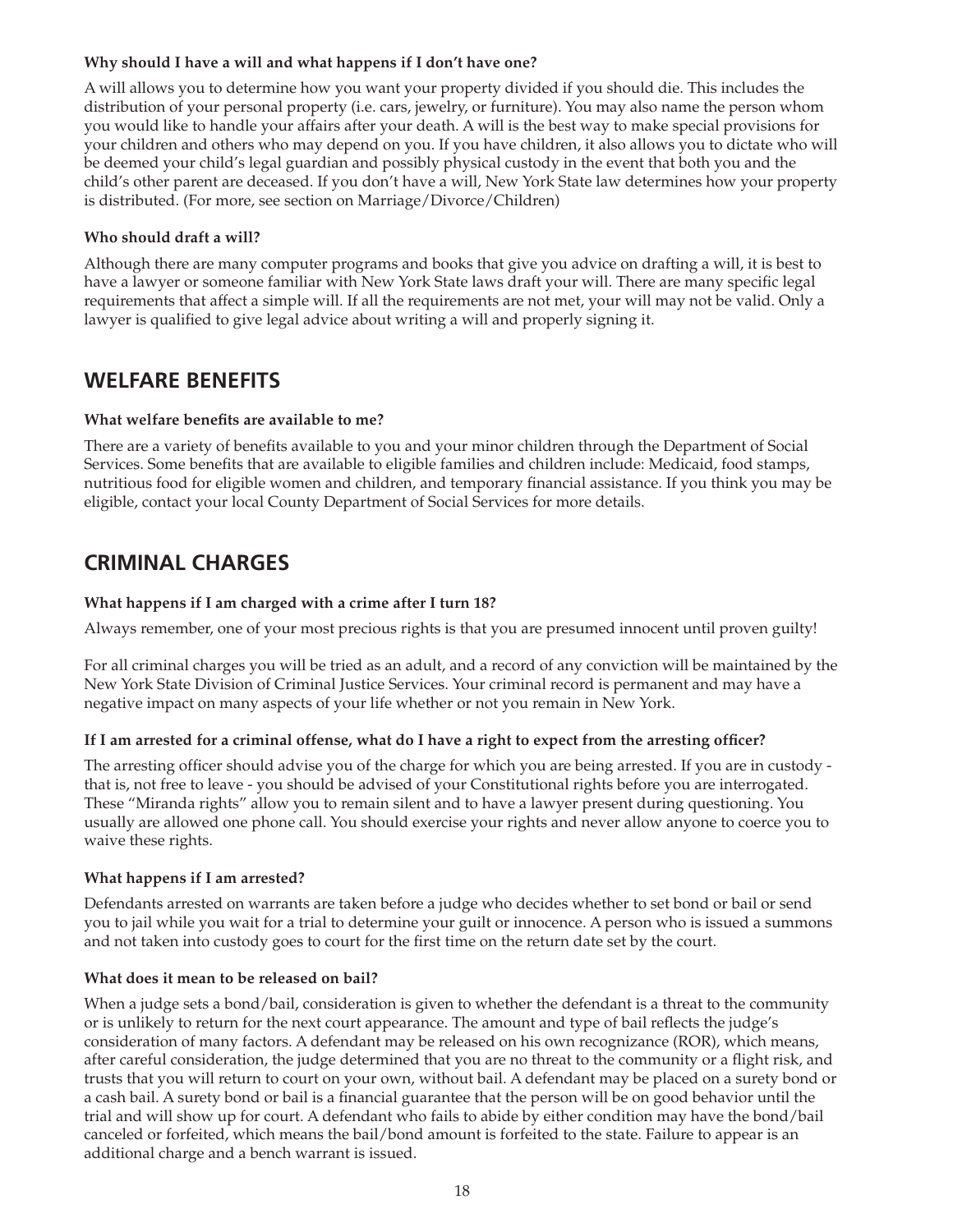### **What is the difference between a felony and a misdemeanor?**

A felony is a major crime punishable by possible imprisonment of more than one year in the state penitentiary. A misdemeanor is punishable by a jail sentence of up to 12 months, a fine of up to \$1,000, or both.

# **What if I cannot afford to hire a lawyer?**

If a court determines you cannot afford to hire a lawyer, and if you are charged with an offense punishable with jail or prison time, then a lawyer will be appointed for you - either a public defender or a private attorney.

# **PERSONS WITH DISABILITIES**

### **Does the law protect the civil rights of individuals with disabilities?**

Yes. The New York State Division of Human Rights assures equal opportunity to persons with disabilities in New York. The New York State Human Rights Law prohibits discrimination against otherwise qualified persons with disabilities. Additionally, the Americans with Disabilities Act (ADA) provides federal civil rights protection to individuals with disabilities that are similar to those provided on the basis of race, sex and religion. The Americans with Disabilities Act addresses equal opportunities in the areas of employment, public accommodations, transportation and state and local government.

### **Who is someone with a disability?**

Anyone who has a physical or mental impairment that substantially limits one or more "major life functions", has a record of such impairment, or is generally regarded as being disabled.

A physical impairment is any physiological disorder, condition, cosmetic disfigurement or anatomical loss affecting one or more of the following body systems:

- Neurological
- Musculoskeletal
- Special sense organs
- Respiratory (including speech organ)
- Cardiovascular
- Reproductive
- Digestive
- Genitourinary
- Hemic
- Lymphatic
- Skin
- Endocrine

Examples: muscular dystrophy; epilepsy; impairment or loss of extremities such as a finger, hand, leg, etc.; amblyopic (poor vision); hearing impaired; Human Immunodeficiency Virus (HIV)

Mental or psychological disorders include:

- Mental retardation
- Organic brain syndrome
- Emotional or mental illness (i.e. depression)
- Specific learning disabilities.

Major life activities include functions such as:

- Caring for ones self
- Performing manual tasks
- Walking
- Seeing
- Hearing
- Speaking
- Breathing
- Learning
- Working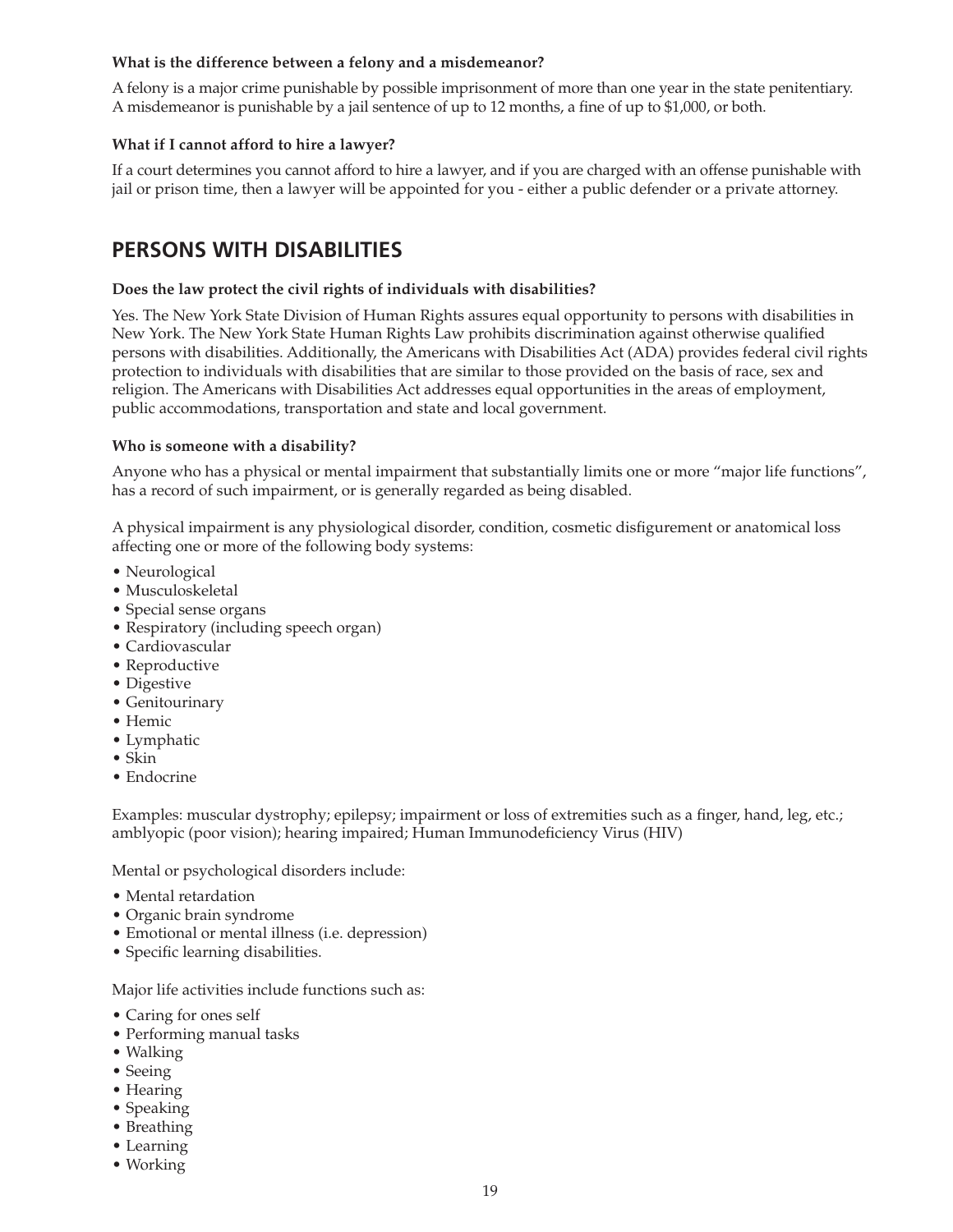Generally, a person who is unable to perform a major life activity that the average person in the general public can perform, is considered disabled.

# **HIRING A LAWYER**

### **Should I hire a lawyer?**

Although there is a cost, it is always a good idea to consult with a lawyer when entering into a situation where you should know your legal rights. The best time to seek a lawyer's help is before getting into a legal dispute; in fact, many times using a lawyer from the start can prevent such disputes from occurring. Some situations where you should consider consulting with a lawyer are:

- You are planning to enter into a contract that has financial consequences.
- You want to get out of an existing contract.
- You are involved in an accident where there is property damage or personal injury.
- You are involved in a domestic controversy such as paternity, child support, or divorce.
- You want to draft a will or plan for the support of someone after your death.
- You are concerned about your legal rights or position in any matter.

There are many ways to go about finding a lawyer. Friends or family may know a lawyer that they have used and with whom they were pleased. If you don't have a lawyer and think you have a legal problem, the answer may be as convenient as your telephone. The New York State Bar Association's Lawyer Referral and Information Service operates in 41 counties throughout the state. Call 800-342-3661 from anywhere in New York State. That number will place you in direct contact with the Lawyer Referral and Information Service, maintained as a public service by the New York State Bar Association. In the Albany area, the number is 487-5709. Of course, the yellow pages lists attorneys, often by practice area.

When you call the Lawyer Referral and Information Service, you will be asked what county you are calling from. The Lawyer Referral staff will ask you to state your problem briefly (any information you provide will be held in the strictest confidence).

After listening to your problem, the Service will take your name, address and telephone number. You will then be given the name of a lawyer near you who can handle your type of legal problem. It will be your responsibility to contact the lawyer to make an appointment to discuss your legal problem. The Service does not make appointments for callers.

Lawyers participating in the Service have agreed to provide an initial consultation of up to one-half hour for a \$25 fee. During the first visit, you and the lawyer will discuss your problem. If it is determined you do have a legal problem, it is up to you to make another appointment or to authorize the lawyer to take action on your problem. Any fees beyond the initial consultation fee will be decided between you and the lawyer.

Some lawyers are general practitioners meaning they deal with many types of legal issues. There are also lawyers who focus on a particular area of law. The nature of your legal problem and the amount in controversy may impact what type of lawyer you want to hire to help you. Most lawyers will readily answer your questions about their training or area of practice.

### **How do lawyers charge for their service?**

There are several common fee arrangements offered by lawyers. Many offer free initial consultations. During the initial meeting, the lawyer's fee and costs should be discussed if you feel that you want to hire that particular lawyer or law firm. Commonly, lawyers charge an hourly fee based on a rate per hour worked on your case. Sometimes, the charge may be a single flat fee for the entire case. In some cases, such as personal injury cases, a lawyer may charge a contingency fee, which is a percentage of any money that you receive should you win or settle your case. You should ask for a written retainer agreement including the fee arrangement so that you are clear about the lawyer's representation.

# **What about confidentiality?**

With few exceptions, your lawyer has an ethical obligation to keep secret the information that you give to him as a client. You should feel free to discuss your matter openly with your lawyer. However, in limited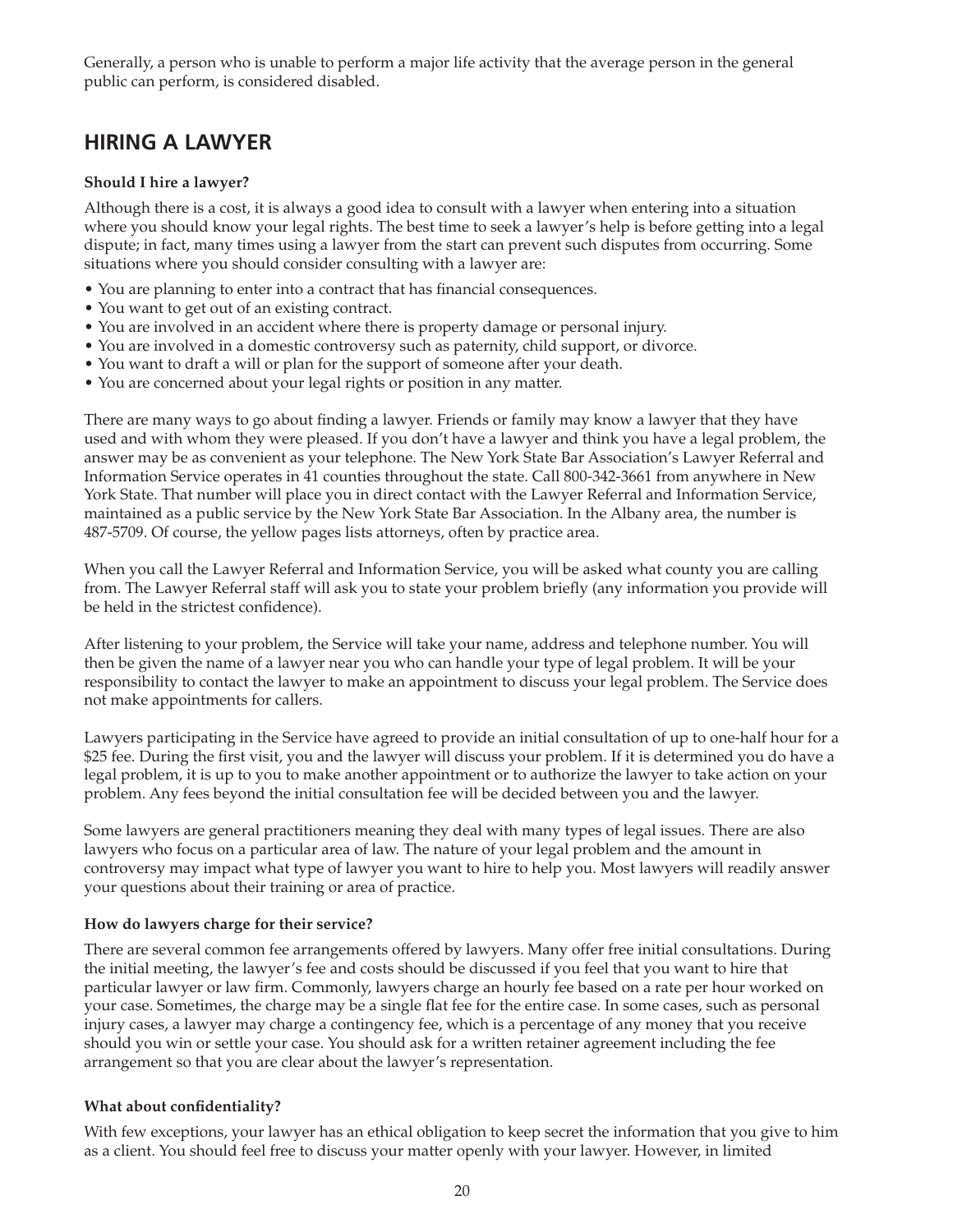circumstances, your lawyer may be required to reveal information that you have told him, for example, if you intend to commit a crime.

# **What if I think my lawyer is not handling my case properly?**

You should bring up any questions or concerns about your case with your lawyer. Doing so sooner, rather than later, will help eliminate potential disputes, as well as lower your anxiety. If you and your lawyer reach a point where you cannot settle your dispute you have several options: consider hiring a new lawyer, filing a complaint, or even suing for malpractice. Your written retainer agreement should provide for some sort of dispute resolution, for example, arbitration of fee disputes.

# **What are my rights and fair expectations when hiring a lawyer?**

**STATEMENT OF CLIENT'S RIGHTS** 

*(As adopted by the Administrative Board of the Courts)* 

1. You are entitled to be treated with courtesy and consideration at all times by your lawyer and the other lawyers and personnel in your lawyer's office.

2. You are entitled to an attorney capable of handling your legal matter competently and diligently, in accordance with the highest standards of the profession. If you are not satisfied with how your matter is being handled, you have the right to withdraw from the attorney-client relationship at any time (court approval may be required in some matters and your attorney may have a claim against you for the value of services rendered to you up to the point of discharge).

3. You are entitled to your lawyer's independent professional judgment and undivided loyalty uncompromised by conflicts of interest.

4. You are entitled to be charged a reasonable fee and to have your lawyer explain at the outset how the fee will be computed and the manner and frequency of billing. You are entitled to request and receive a written itemized bill from your attorney at reasonable intervals. You may refuse to enter into any fee arrangement that you find unsatisfactory. In the event of a fee dispute, you may have the right to seek arbitration; your attorney will provide you with the necessary information regarding arbitration in the event of a fee dispute, or upon your request.

5. You are entitled to have your questions and concerns addressed in a prompt manner and to have your telephone calls returned promptly.

6. You are entitled to be kept informed as to the status of your matter and to request and receive copies of papers. You are entitled to sufficient information to allow you to participate meaningfully in the development of your matter.

7. You are entitled to have your legitimate objectives respected by your attorney, including whether or not to settle your matter (court approval of a settlement is required in some matters). 8. You have the right to privacy in your dealings with your lawyer and to have your secrets and confidences preserved to the extent permitted by law.

9. You are entitled to have your attorney conduct himself or herself ethically in accordance with the Code of Professional Responsibility.

10. You may not be refused representation on the basis of race, creed, color, age, religion, sex, sexual orientation, national origin or disability.

# **What responsibilities do I have when hiring a lawyer?**

# **STATEMENT OF CLIENT'S RESPONSIBILITIES**

Reciprocal trust, courtesy and respect are the hallmarks of the attorney-client relationship. Within that relationship, the client looks to the attorney for expertise, education, sound judgment, protection, advocacy and representation. These expectations can be achieved only if the client fulfills the following responsibilities:

1. The client is expected to treat the lawyer and the lawyer's staff with courtesy and consideration.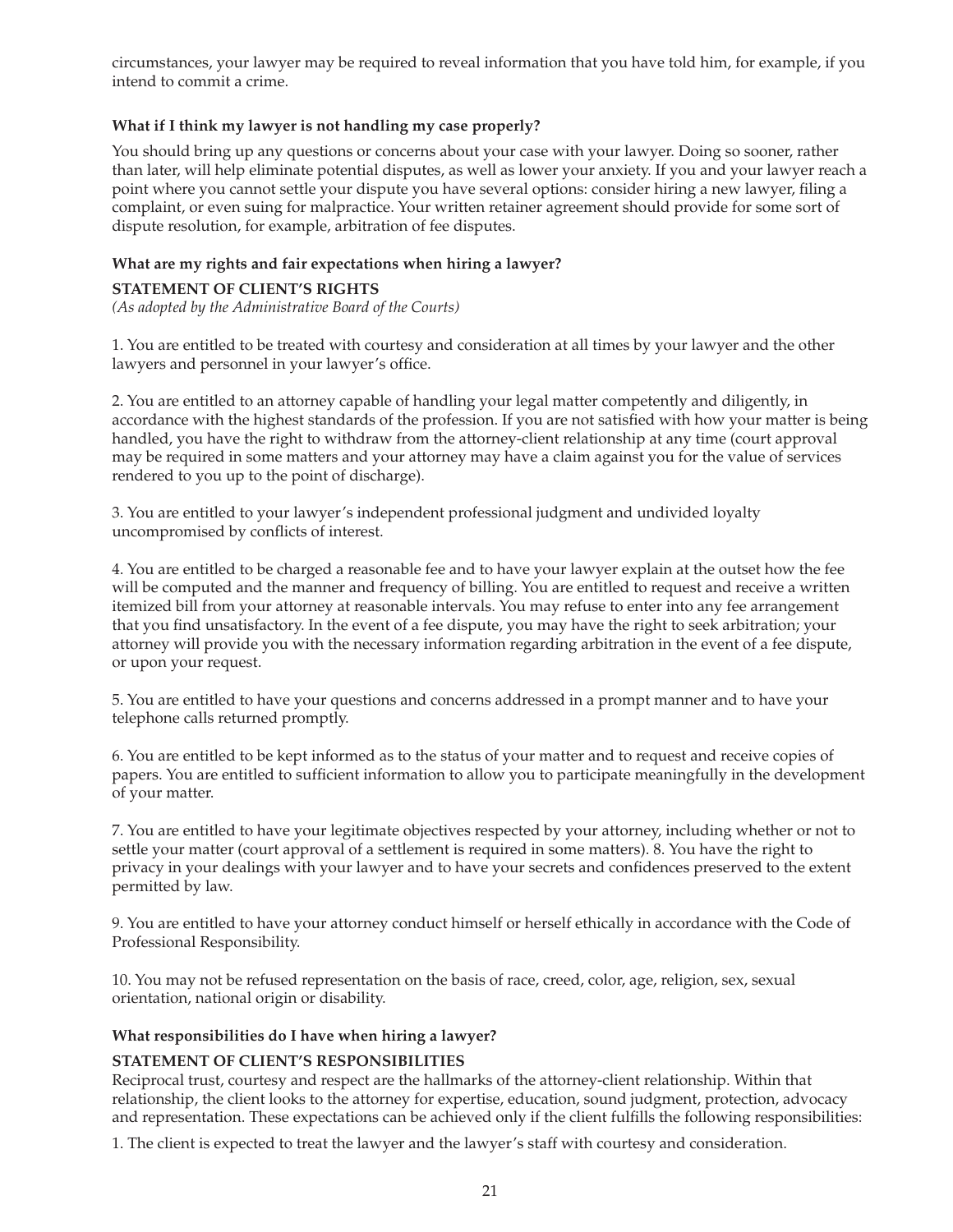2. The client's relationship with the lawyer must be one of complete candor and the lawyer must be apprised of all facts or circumstances of the matter being handled by the lawyer even if the client believes that those facts may be detrimental to the client's cause or unflattering to the client.

3. The client must honor the fee arrangement as agreed to with the lawyer, in accordance with law.

4. All bills for services rendered which are tendered to the client pursuant to the agreed upon fee arrangement should be paid promptly.

5. The client may withdraw from the attorney-client relationship, subject to financial commitments under the agreed to fee arrangement, and, in certain circumstances, subject to court approval.

6. Although the client should expect that his or her correspondence, telephone calls and other communications will be answered within a reasonable time frame, the client should recognize that the lawyer has other clients equally demanding of the lawyer's time and attention.

7. The client should maintain contact with the lawyer, promptly notify the lawyer of any change in telephone number or address and respond promptly to a request by the lawyer for information and cooperation.

8. The client must realize that the lawyer need respect only legitimate objectives of the client and that the lawyer will not advocate or propose positions which are unprofessional or contrary to law or the Lawyer's Code of Professional Responsibility.

9. The lawyer may be unable to accept a case if the lawyer has previous professional commitments which will result in inadequate time being available for the proper representation of a new client.

10. A lawyer is under no obligation to accept a client if the lawyer determines that the cause of the client is without merit, a conflict of interest would exist or that a suitable working relationship with the client is not likely.